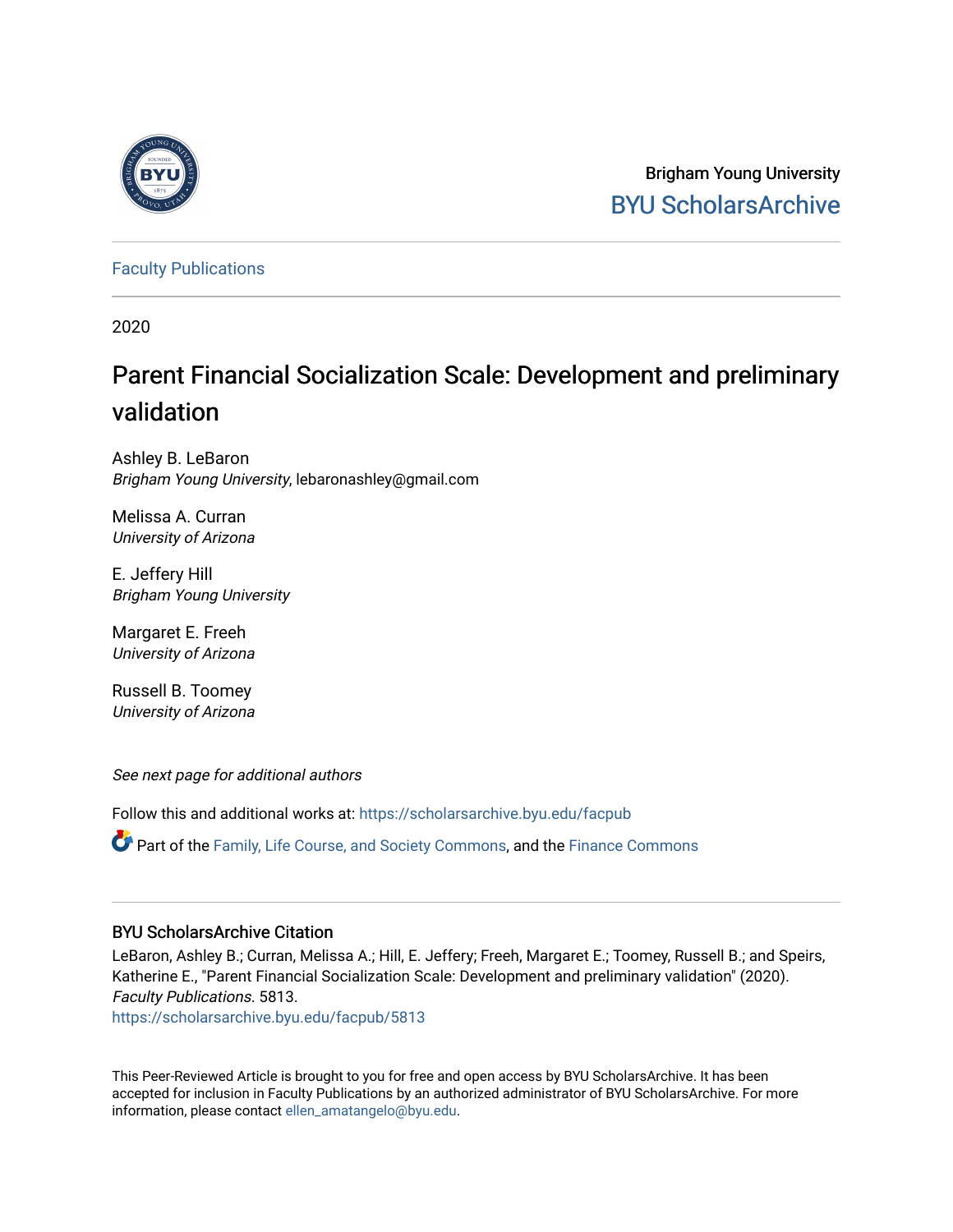# Authors

Ashley B. LeBaron, Melissa A. Curran, E. Jeffery Hill, Margaret E. Freeh, Russell B. Toomey, and Katherine E. Speirs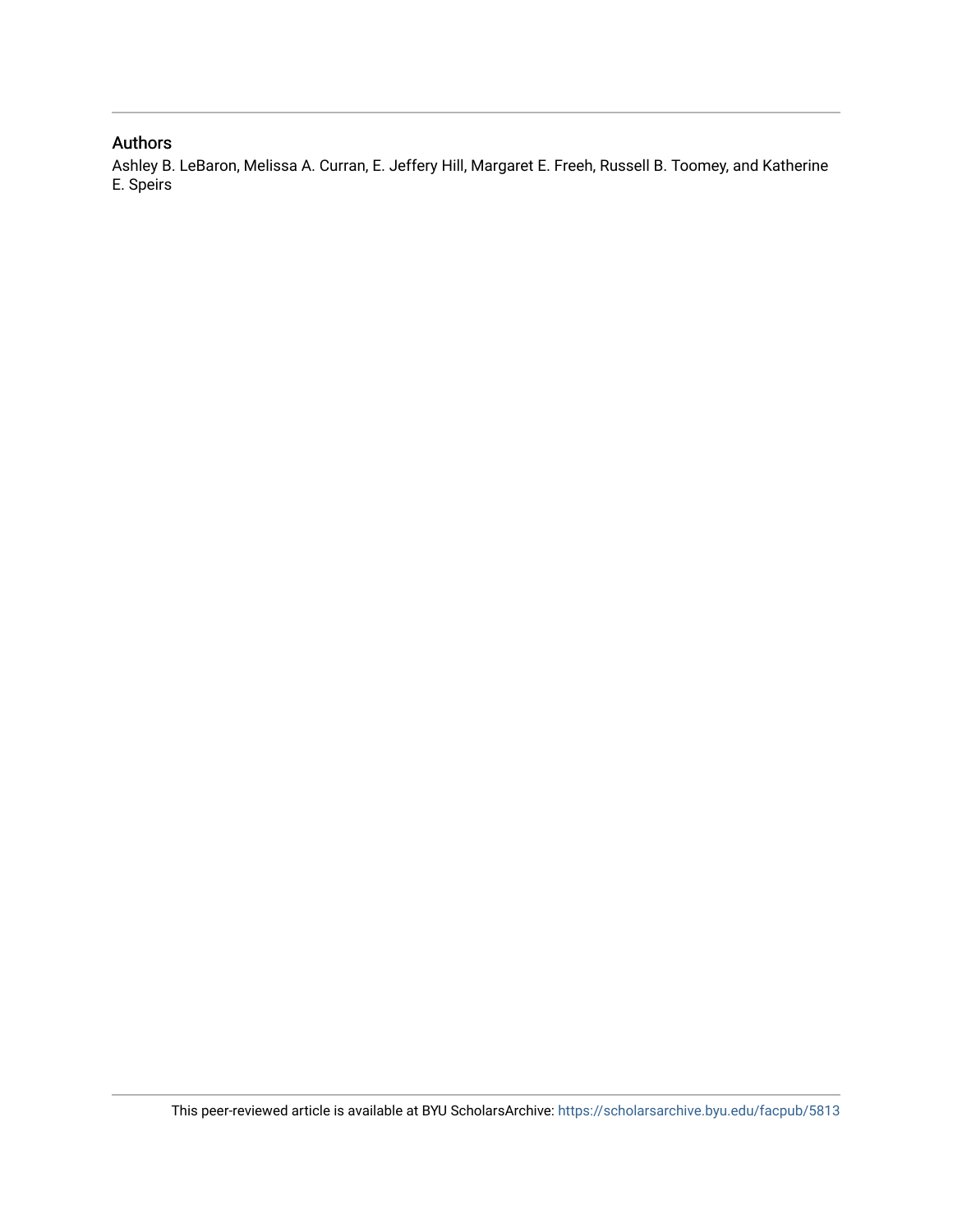

# **Parent Financial Socialization Scale: Development and preliminary validation**

| Item Type        | Article                                                                                                                                                                                                                     |
|------------------|-----------------------------------------------------------------------------------------------------------------------------------------------------------------------------------------------------------------------------|
| Authors          | LeBaron-Black, Ashley B.; Curran, Melissa A.; Hill, E. Jeffrey;<br>Freeh, Margaret E.; Toomey, Russell B.; Speirs, Katherine E.                                                                                             |
| Citation         | LeBaron-Black, A. B., Curran, M. A., Hill, E. J., Freeh, M.<br>E., Toomey, R. B., & Speirs, K. E. (2021). Parent Financial<br>Socialization Scale: Development and Preliminary Validation.<br>Journal of Family Psychology. |
| D <sub>O</sub> I | 10.1037/fam0000927                                                                                                                                                                                                          |
| Publisher        | American Psychological Association (APA)                                                                                                                                                                                    |
| Journal          | Journal of Family Psychology                                                                                                                                                                                                |
| Rights           | © 2021 American Psychological Association.                                                                                                                                                                                  |
| Download date    | 20/04/2022 16:58:16                                                                                                                                                                                                         |
| Item License     | http://rightsstatements.org/vocab/InC/1.0/                                                                                                                                                                                  |
| Version          | Final accepted manuscript                                                                                                                                                                                                   |
| Link to Item     | http://hdl.handle.net/10150/662491                                                                                                                                                                                          |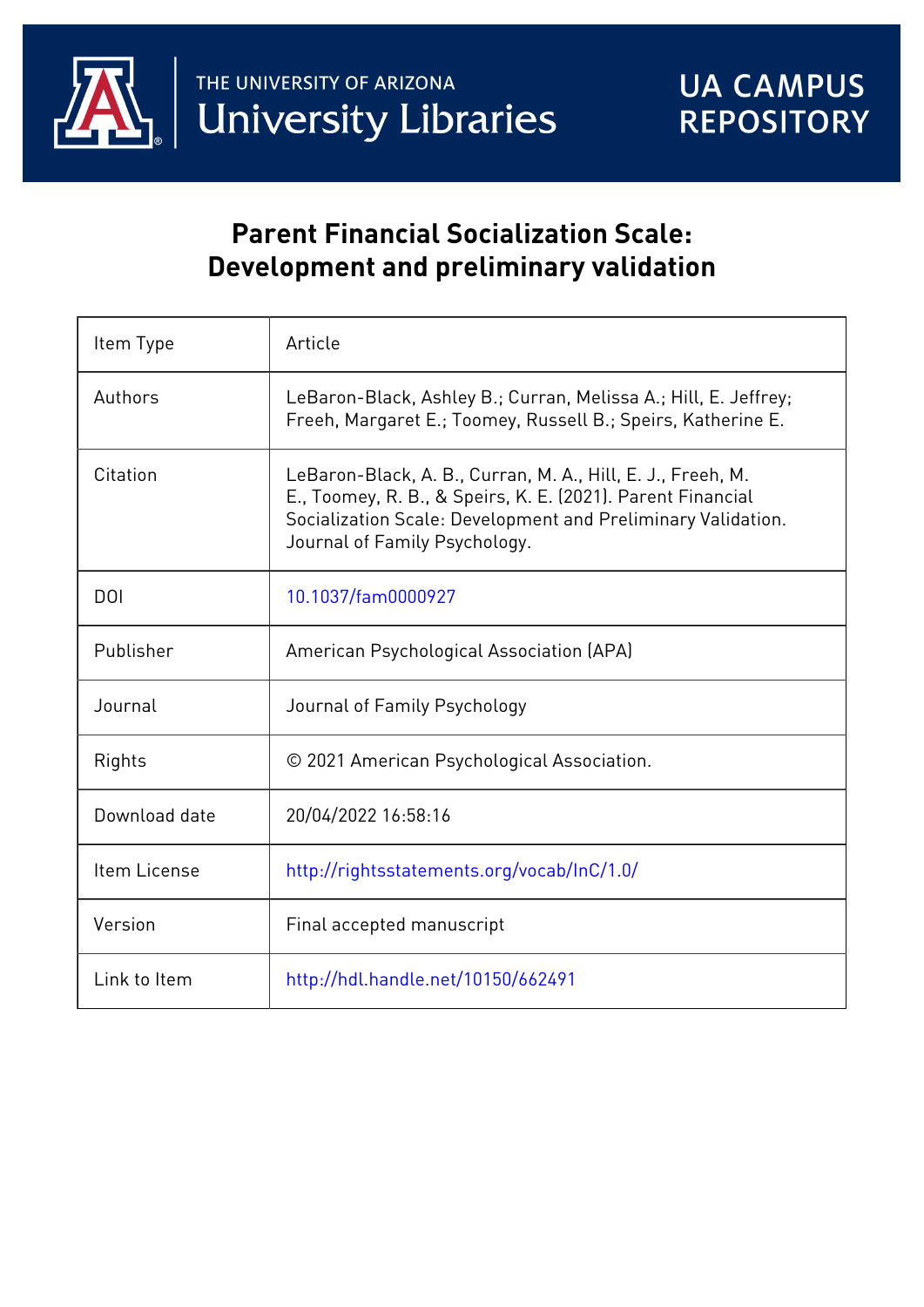# Parent Financial Socialization Scale: Development and Preliminary Validation

Ashley B. LeBaron-Black<sup>1</sup>, Melissa A. Curran<sup>2</sup>, E. Jeffrey Hill<sup>1</sup>,

Margaret E. Freeh<sup>2</sup>, Russell B. Toomey<sup>2</sup>, & Katherine E. Speirs<sup>2</sup>

<sup>1</sup> Brigham Young University

<sup>2</sup> University of Arizona

Corresponding author: Ashley LeBaron-Black. 2065 JFSB, Provo, UT, 84602. 801-404-8292. [lebaronashley@gmail.com](mailto:lebaronashley@gmail.com)

Author note: This project was funded by a grant from the National Endowment for Financial Education (NEFE). This work was part of the first author's doctoral dissertation. The results were also presented as part of a symposium at the annual conference of the National Council on Family Relations. Contingent on IRB and NEFE approval, collaboration with the data may be possible by contacting the corresponding author. Access to the study analysis code may be available by contacting the corresponding author. This study was not preregistered.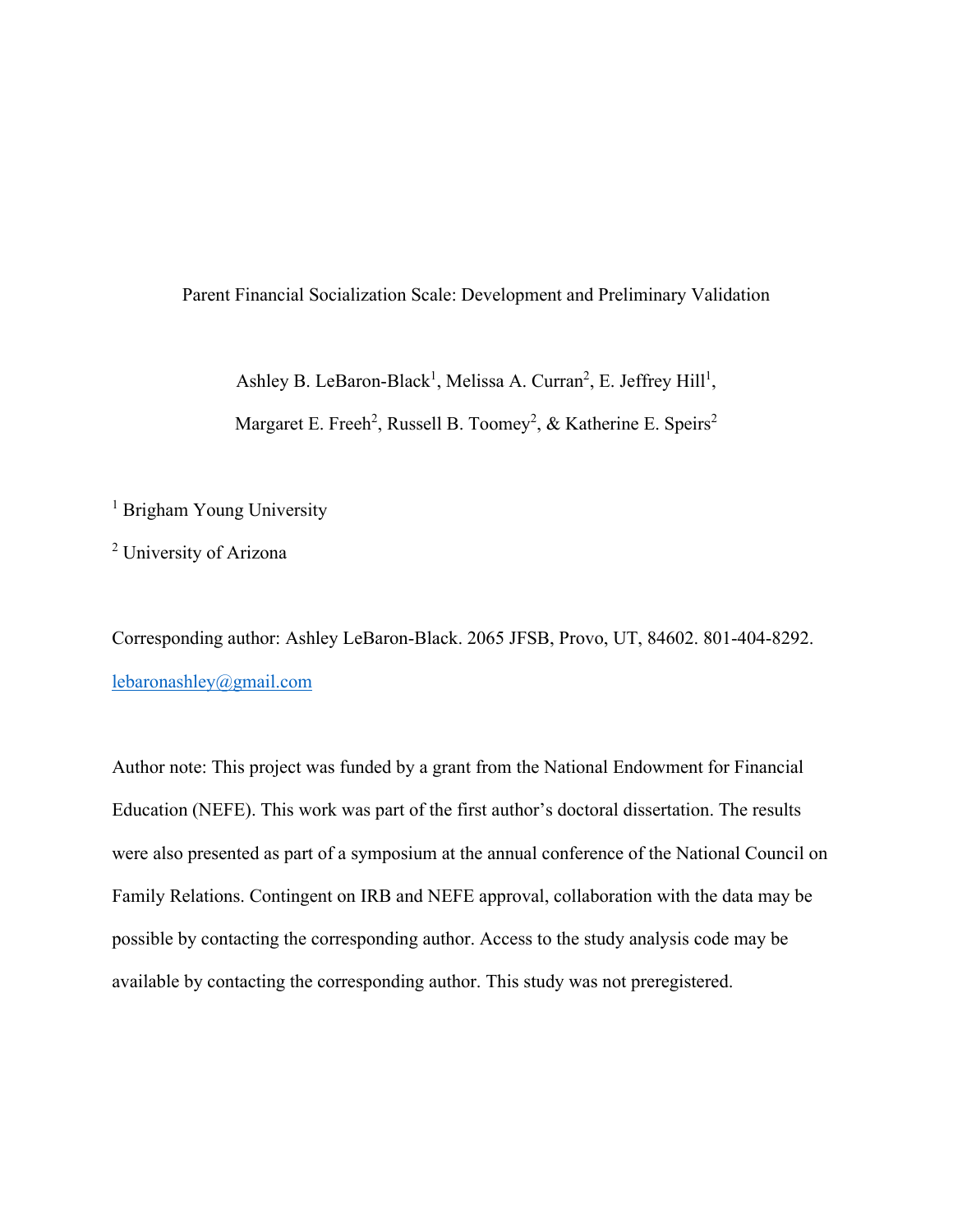**Parent Financial Socialization Scale: Development and Preliminary Validation**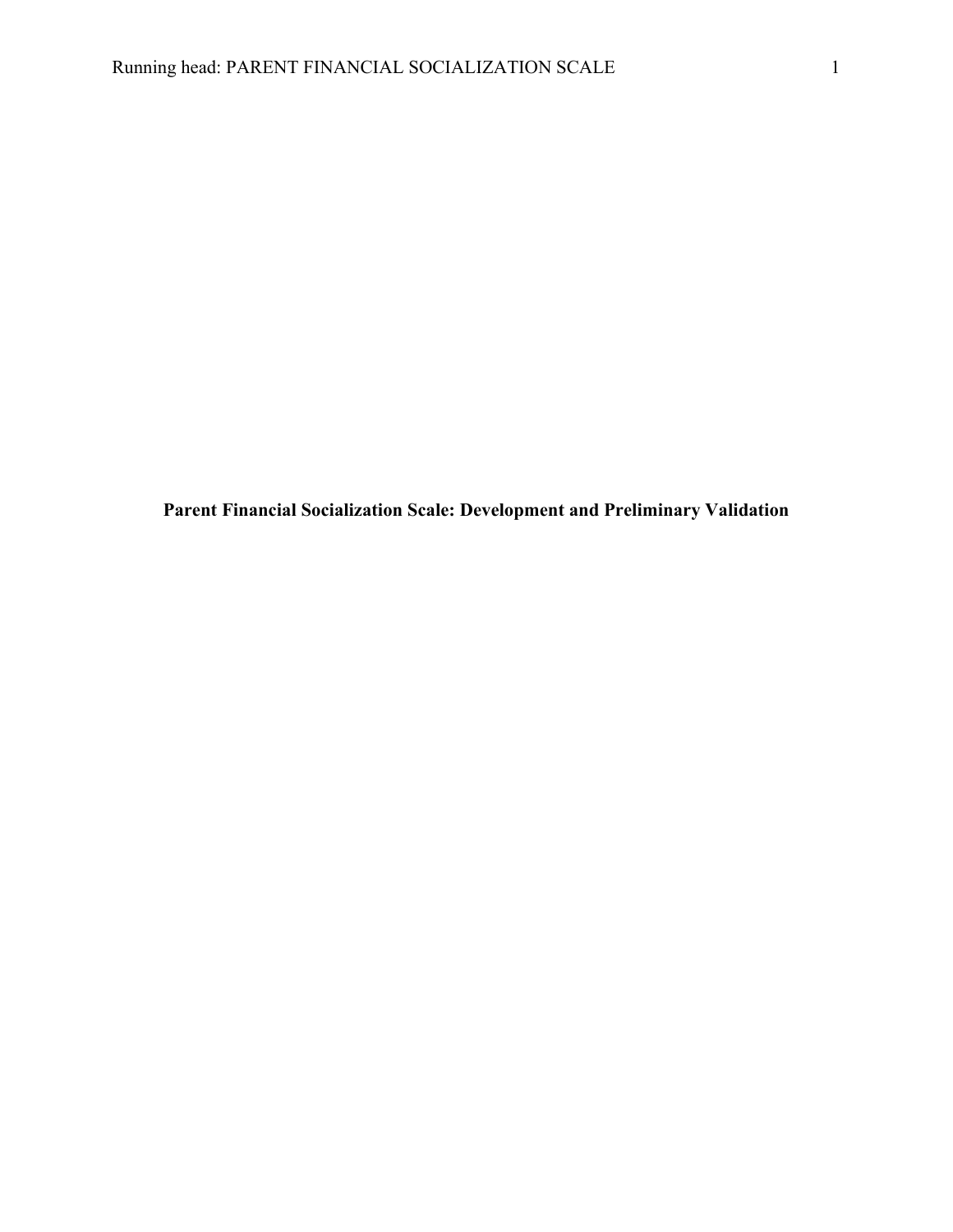#### **Abstract**

A theoretically-grounded, validated measure of parent financial socialization is needed. This paper describes the development and validation process of three new scales: the Parent Financial Modeling Scale (eight items), the Parent-Child Financial Discussion Scale (nine items), and the Experiential Learning of Finances Scale (three items). These may be treated as subscales of a multidimensional latent construct: the Parent Financial Socialization Scale (20 items). The three scales measure the three primary methods of family financial socialization. The scales are designed to be retrospective, with target participants being U.S. emerging adults (age 18-30). A rigorous development process was undertaken: an initial pool of items was generated, expert assessments were collected, cognitive interviews were conducted, and (following preliminary data collection) preliminary item reduction analysis and confirmatory factor analysis were conducted. Final data were collected from a diverse (51.7% female, 47.6% male; 31.6% White, 22.0% Black, 19.8% Latinx, 14.6% Asian; 50.4% no parent with college degree, 47.4% parent with college degree) sample of 4,182 U.S. emerging adults. During validation, item reduction analysis, confirmatory factor analysis, reliability tests, measurement invariance tests, and construct validity tests were conducted. The scales demonstrated acceptable reliability and validity, and invariance was established across sex, race, and parents' education level. These scales are unique in their ability to capture nuance and will allow for comparisons across studies. They will enhance the quality of family financial socialization research, expand the questions that can be answered, and allow for the development of programming that is effective for a wide range of families.

*Key words:* family financial socialization, scale development, financial modeling, financial discussion, experiential learning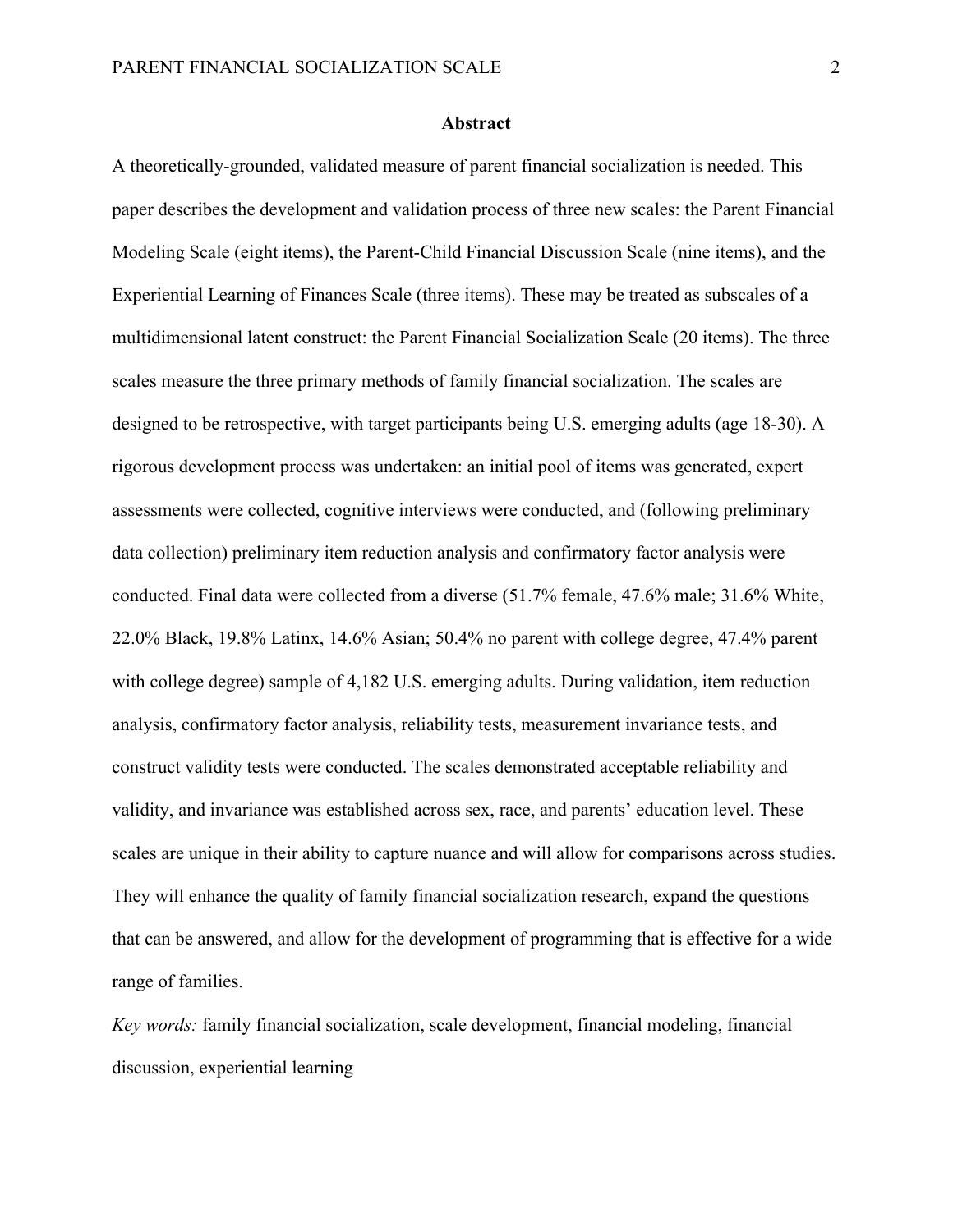# **Parent Financial Socialization Scale: Development and Preliminary Validation**

Family financial socialization theory, studied as a specific theory since 2011, posits that what and how children learn about money from their parents while growing up will be associated with their financial wellbeing later in life (Gudmunson & Danes, 2011). Financial wellbeing, "a financial status in that a consumer or family has adequate resources to live a comfortable life" (Xiao, 2016, p. 9), is linked with other aspects of wellbeing such as relational and mental health (Curran et al., 2021; Totenhagen et al., 2018) and life satisfaction (Sorgente & Lanz, 2017). The field of family financial socialization has grown quickly over the past decade (LeBaron & Kelley, 2021), and many studies have found links between family financial socialization and financial wellbeing (Kim & Chatterjee, 2013; Ullah & Yusheng, 2020), including examining financial outcomes in emerging adulthood (Allsop et al., 2020; Damian et al., 2019; Jorgensen et al., 2017). However, a study (and, on a larger scale, a field) is only as good as its measures. The considerable limitations of existing measures of family financial socialization have undermined the field's ability to 1) capture nuance (i.e., various methods) in socialization, 2) compare results across studies, and 3) trust the validity of results (LeBaron & Kelley, 2021; Vosylis & Erentaite, 2019). For the field to continue to progress, better measures of family financial socialization are needed to ensure that our studies are reliable and valid.

To meet this need, we developed and psychometrically tested three scales that measure the three primary methods of parent financial socialization (i.e., how parents teach their children about money): the Parent Financial Modeling Scale, the Parent-Child Financial Discussion Scale, and the Experiential Learning of Finances Scale. Final data were collected from a diverse sample of 4,182 U.S. emerging adults. It is hoped that 1) the measures will reflect family financial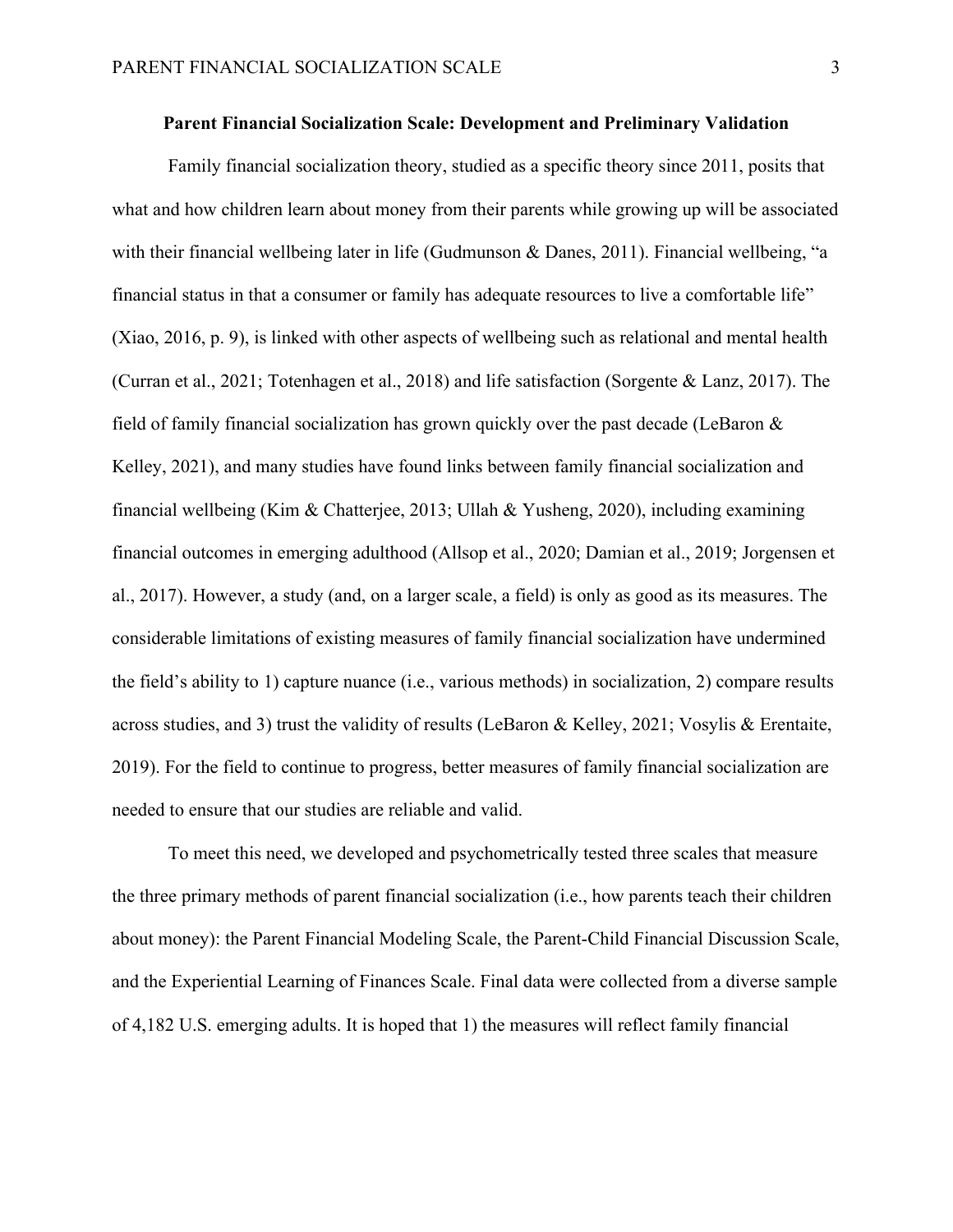socialization theory, 2) other studies will use these new scales and there will be more consistency across the field, and 3) the measures will be psychometrically valid and so the field will be able to make more sound conclusions from results.

# **Literature Review**

# **Introduction to the Three Scales**

Family financial socialization is defined as "the process of acquiring and developing values, attitudes, standards, norms, knowledge, and behaviors [within families] that contribute to the financial viability and individual wellbeing" (Danes, 1994, p. 128). Previous research has identified three main methods of family financial socialization: modeling, discussion, and experiential learning (Larsen Gibby et al., 2021; see LeBaron & Kelley, 2021 for a review). While parent financial modeling and parent-child financial discussion have been the focus of financial socialization research for the past decade (Rea et al., 2019; Serido & Deenanath, 2016), in a recent qualitative project experiential learning of finances was identified as a third primary method of family financial socialization (LeBaron et al., 2018a, 2019).

The scales presented in this paper seek to measure the three main methods of family financial socialization, as identified by the *Whats and Hows of Family Financial \$ocialization* project (LeBaron et al., 2018a). Information about this project is in the supplementary literature review. *Parent financial modeling* is defined as parent(s)' enactment of financial behaviors as observed or recognized by their child (Rosa et al., 2018). *Parent-child financial discussion* is defined as verbal communication between parent(s) and their child about finances (LeBaron et al., 2020b). *Experiential learning of finances* is defined as "the process of using life experience to internalize [financial] knowledge" (LeBaron et al., 2019, p. 437). The three scales are retrospective (i.e., asking participants to recall how their parents taught them about money while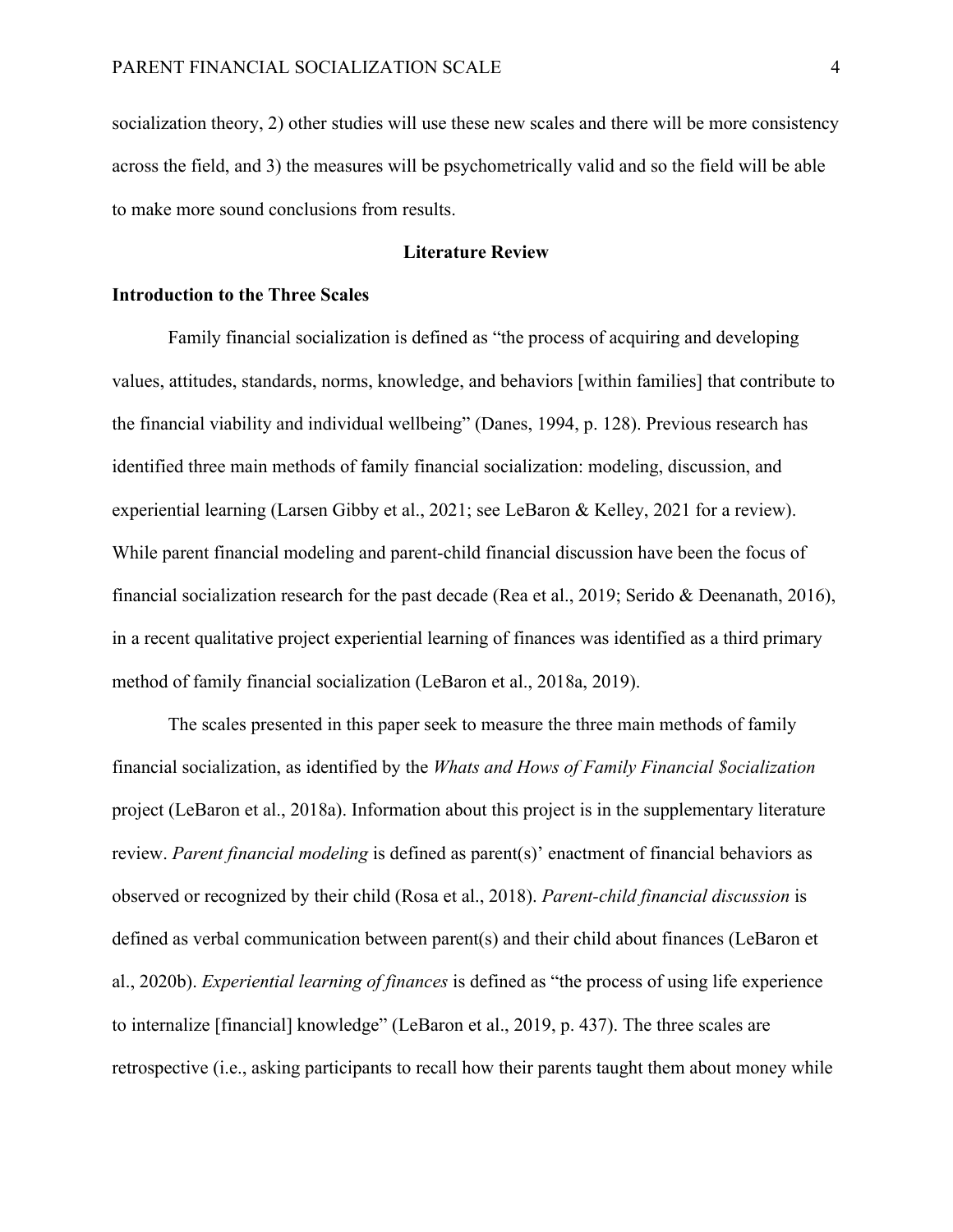the participants were growing up), with target participants being U.S. emerging adults (i.e., age 18-30). The scales may be adapted for other groups, but the scales in their current version were developed and tested for this specific age group.

# **Limitations of Existing Measures**

A detailed, fairly comprehensive literature review (e.g., items, psychometric information) on existing measures of family financial socialization is in the supplementary literature review. We will summarize the most relevant information from that literature review in this section. For *parent financial modeling*, there are two existing measures. Shim et al. (2010) listed alphas for the scales and reported that one of the scales was "based on the focus group interviews and a pilot study" (p. 1461). If further psychometric testing was conducted for either scale, it was not reported. *Parent-child financial discussion* is the most-measured of the three methods of family financial socialization, and we discuss in depth eight existing measures of this method in the supplementary literature review. Of those eight measures, one was accompanied by no psychometrics, three were accompanied by alphas, two were accompanied by scale development procedures (e.g., expert assessments, criterion validity) but had an insufficient number of items (i.e., two items and one item, respectively), and two were accompanied by detailed scale development and validation information (e.g., focus groups, exploratory factor analysis, confirmatory factor analysis) but measured specific topics of parent-child financial discussion (vs. discussion as a general method of parent financial socialization) (i.e., openness on family finances, instructing on money management). For *experiential learning of finances*, there are no existing measures of this construct, but in the supplementary literature review we describe two existing one-item, binary measures that capture specific financial experiences.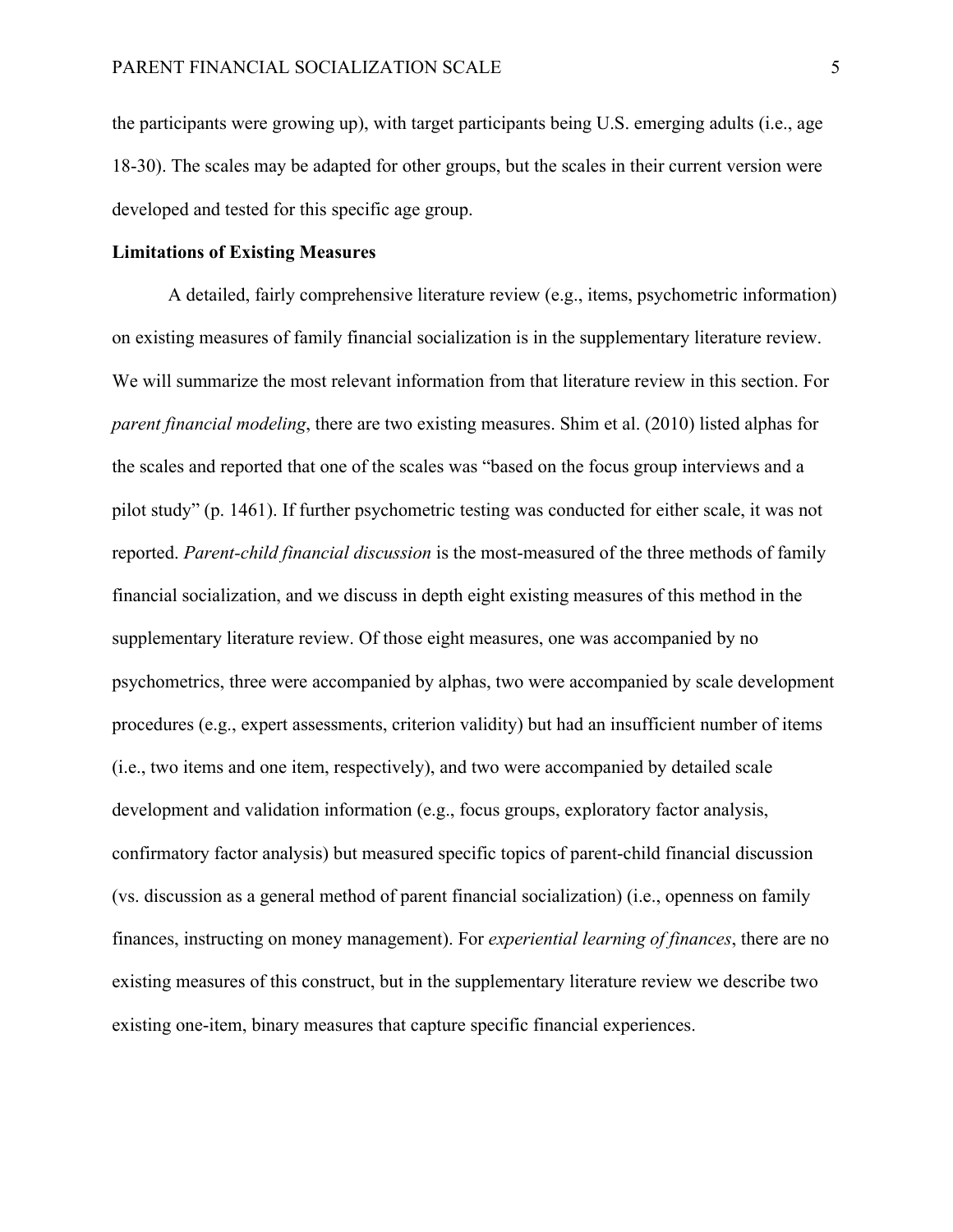There are three main limitations to the existing measures. First, rarely has the same scale been used in more than one or two studies. This lack of consistency in measurement is likely contributing to inconsistencies in results. For example, research on gender as a moderator between financial socialization and outcomes has not found patterned results (Garrison & Gutter, 2010; Jorgensen & Savla, 2010); while some studies have found that family financial socialization is more strongly associated with females' outcomes, others have found the opposite, and still others have found no difference by gender at all. These varying results are likely due to lack of consistency in items that measure financial socialization.

Second, the existing measures do not reflect the most recent theoretical understanding of family financial socialization methods (e.g., LeBaron et al., 2018a, 2019; Serido & Deenanath, 2016). For example, many of the existing measures that seem to capture "parent-child financial discussion" specifically were labeled as "financial socialization" generally (e.g., Hira et al., 2013; see Table S1 for inconsistencies in parent-child financial discussion measures). This is discordant with Gudmunson and Danes' (2011) original theoretical model, which distinguished between explicit socialization (i.e., parent-child financial discussion) and implicit socialization (i.e., parent financial modeling). Additionally, recent theoretical developments stemming from qualitative findings (LeBaron et al., 2018a, 2019; Rea et al., 2019; Solheim et al., 2011) require new and updated measures. For example, through analysis of 153 interviews of emerging adults, parents, and grandparents, the researchers learned that experiential learning is a primary method of financial socialization (LeBaron et al., 2019), yet there are no existing scales that measure experiential learning of finances.

Third, the majority of the existing measures have not been rigorously psychometrically tested. Psychometric validation of scales is vital to ensuring that the scale "measures what it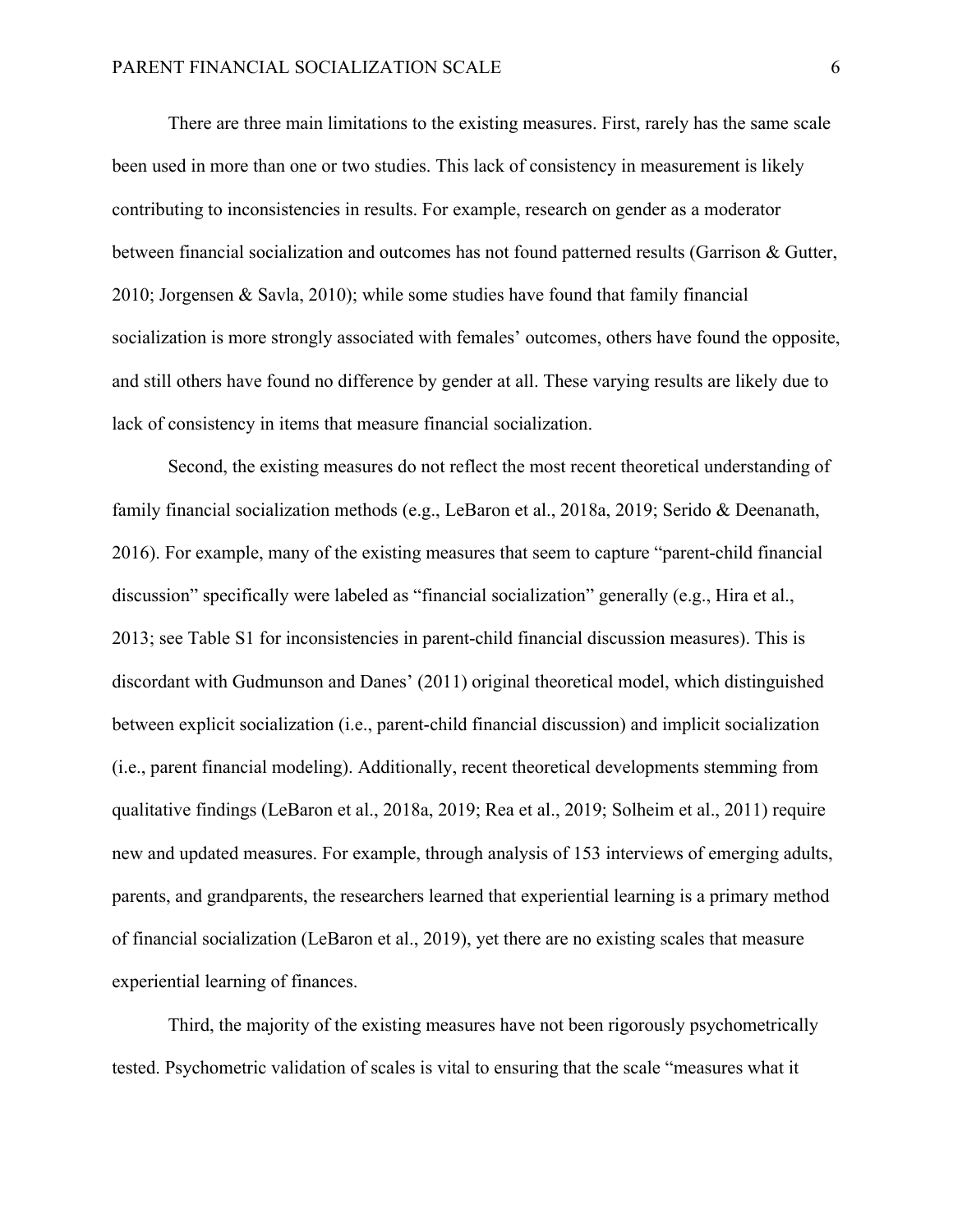purports to measure and gets the same results over multiple uses" (Dew & Xiao, 2011, p. 44). Further, "instruments that have not been psychometrically validated may produce questionable inferences" (Dew & Xiao, 2011, p. 44).

While we have little control over the first limitation, the goal is that by producing theoretically-grounded, reliable, valid scales we may encourage others to use these new scales more consistently across the field. Another goal is that these new scales will be a starting point to overcome the second and third limitations; that is, these new scales were designed to reflect recent developments in family financial socialization theory, and they were rigorously psychometrically tested in order to be as reliable and valid as possible.

# **Study 1 Method: Scale Development**

For scale development and validation, we followed the process outlined by Boateng and colleagues (2018), modified for our specific research design and taking into consideration other methodological advice (e.g., Sorgente & Lanz, 2019).

# **Initial Items**

First, we identified and defined the constructs we intended to measure and generated initial items. To generate items, we used both deductive (i.e., grounded in prior literature) and inductive (i.e., grounded in qualitative findings) approaches, which Boateng et al. (2018) stated to be the "best practice" (p. 5). We included or adapted some existing items in our new scales. The initial pool of items was at least twice as large as the desired final number of items so that in later stages of the process only the most reliable, valid items could be kept and the others discarded (Boateng et al., 2018; Schinka et al., 2012). We attempted to create items that were generalizable across sociodemographic groups (e.g., race, gender; Boateng et al., 2018) and were "simple, straightforward, and . . . follow the conventions of normal conversation" (Boateng et al.,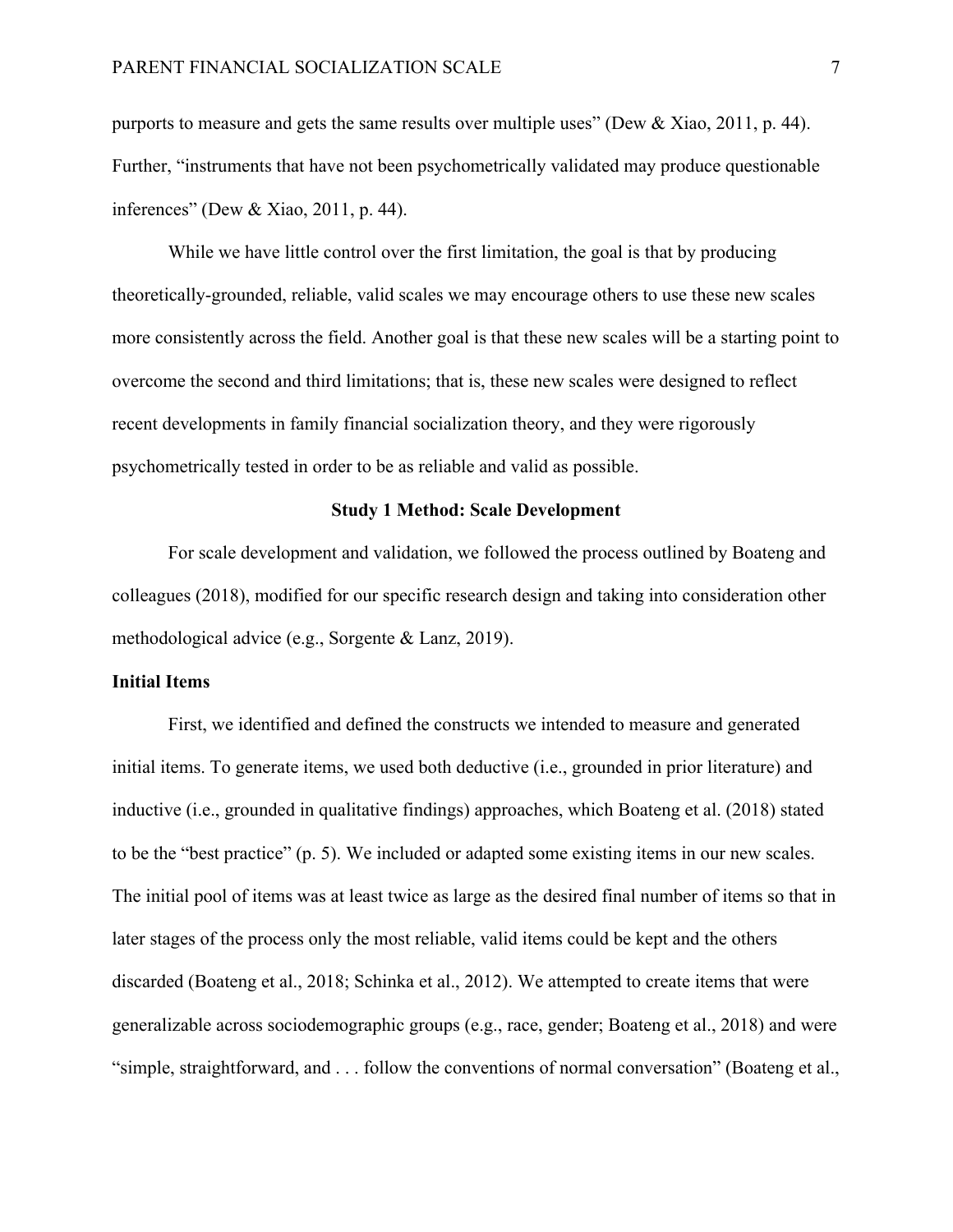2018, p. 6). To obtain optimal reliability for Likert-type scales, we used seven-point items (i.e., *strongly disagree* to *strongly agree*; Boateng et al., 2018). See Table S2 for definitions of constructs and the initial pool of items.

#### **Expert Assessments**

We tested face validity (i.e., does the scale appear to measure what it is supposed to measure?) via assessments from experts (Boateng et al., 2018; Dew & Xiao, 2011; Nguyen, 2019). Six financial socialization experts (i.e., established researchers in the field) independently assessed the items, indicating for each item either "Yes" (i.e., the item reflects the construct) or "No" (i.e., the item does not reflect the construct). Fleiss' coefficient kappa was used as an indicator of inter-rater agreement (Boateng et al., 2018). A coefficient of .41 or higher would be considered acceptable, given that according to Landis and Koch (1977), a coefficient of .81-1 is "almost perfect," a coefficient of .61-.8 is "substantial," and a coefficient of .41-.6 is "moderate."

We tested Fleiss' kappa using SPSS. Fleiss' kappa was .19, meaning that the experts did not have acceptable agreement about which items were reflective of the construct. However, the experts' feedback was very helpful for the scale development and validation process. We *removed* items where four or more of the experts indicated "no" (i.e., "does not reflect the construct"), and we *revised* many other items. All of the experts provided comments and suggestions about items, which we used in revising the items. For example, regarding the item "I want to follow my parents' example when it comes to money management," five of six experts indicated that the item was reflective of the construct Parent Financial Modeling, but one expert said, "This is not retrospective." Accordingly, the item was revised to "Growing up, I wanted to follow my parents' example when it came to money management."

#### **Cognitive Interviews**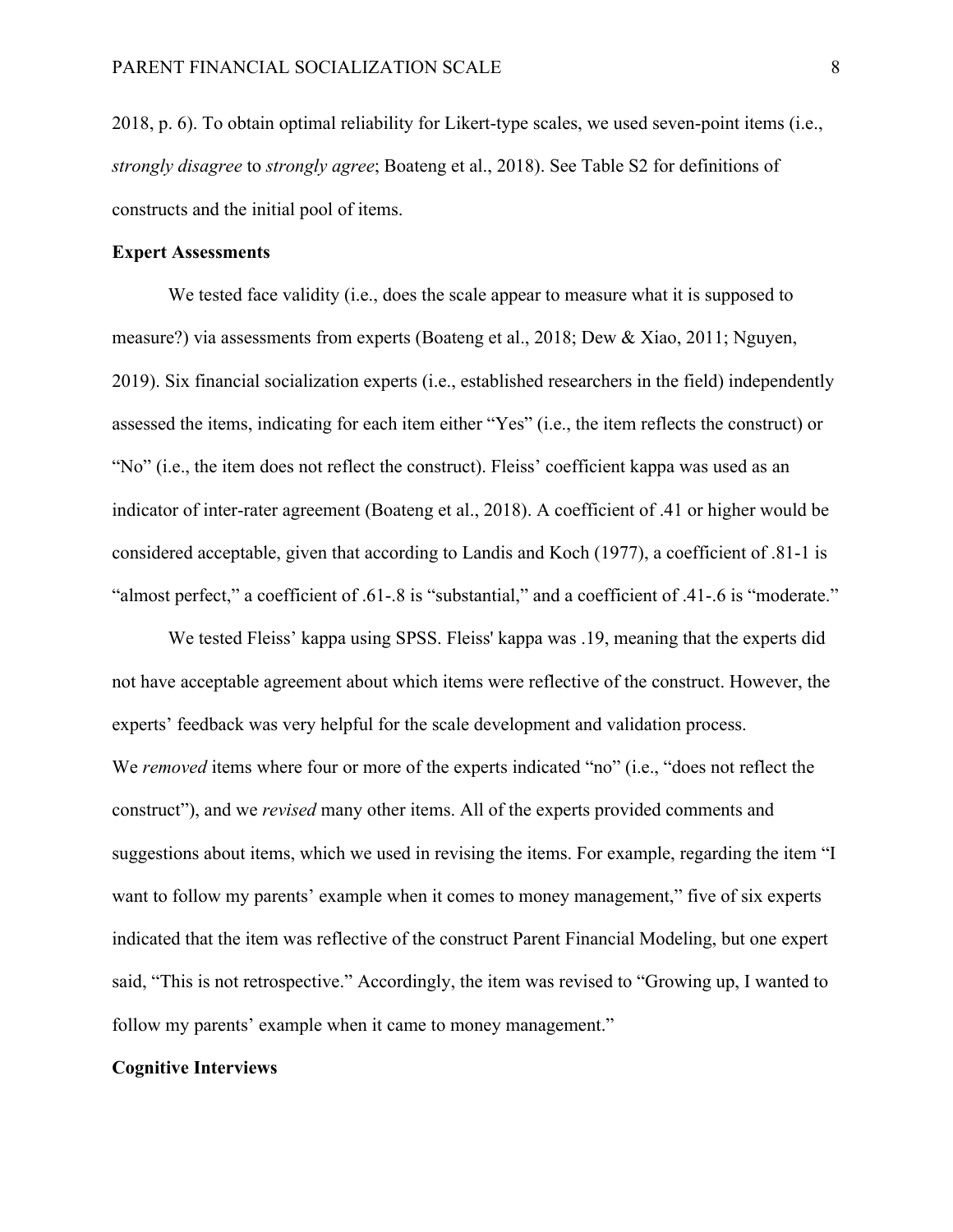We pretested the scales with members of the target population (i.e., emerging adults age 18-30 living in the U.S.) using in-person cognitive interviews. To ensure demographic variety, we employed two strategies for participant recruitment: 1) some emerging adults we personally knew and had built rapport with were invited to participate in an interview, and 2) we posted a Qualtrics survey on our personal social media accounts to gather demographic information of possible participants, after which we emailed select individuals to invite them to participate in an interview. Our sample included demographic variety (Beatty & Willis, 2007; Sorgente & Lanz, 2019) in terms of sex (i.e., three females and three males; an option for those who identity as a sex other than male or female), age (i.e., from 19 to 30), race/ethnicity (i.e., African, American Indian, Asian, Latinx/Hispanic, White), and socioeconomic status (i.e., some who report high socioeconomic status and some who report low socioeconomic status). The first and fourth authors conducted six (i.e., until saturation) semi-structured cognitive interviews wherein we administered the scale items (one at a time) to the participant and then asked the participant to verbalize their mental process as they read the item and responded to it (Beatty & Willis, 2007; Boateng et al., 2018; Drennan, 2003; Nguyen, 2019; Sorgente & Lanz, 2019). "This approach helps to determine whether the question is generating the information that the author intends by helping to ensure that respondents understand questions as developers intended and that respondents are able to answer in a manner that reflects their experience" (Boateng et al., 2018, p. 7). We also used this technique to evaluate the quality of responses (Beatty & Willis, 2007).

We instructed the participant to "think out loud as much as possible" as they read and responded to each item (Beatty & Willis, 2007, p. 288), and then we asked follow-up questions to further probe what they think the question means (e.g., "Can you tell me in your own words what that question was asking?"; Beatty & Willis, 2007, p. 290), how they decided upon their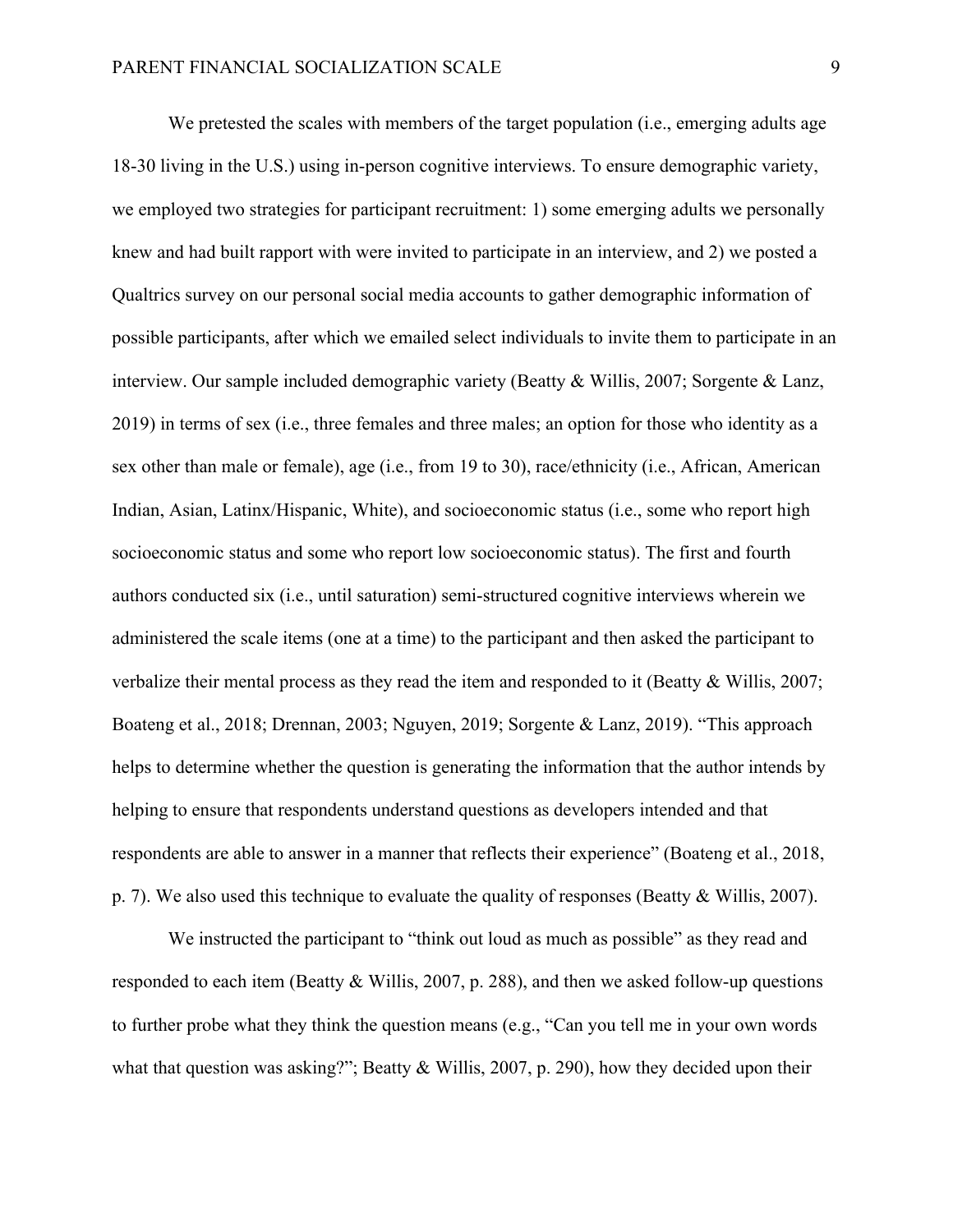answer, and whether they had any difficulties in answering (Beatty & Willis, 2007). This semistructured format gave me flexibility to ask questions specific to each interview ("e.g., if a participant hesitated, . . . 'You took a little while to answer that question—what were you thinking about?'"; Beatty & Willis, 2007, p. 300). Subpar items (e.g., items which are confusing or do not reflect the intended construct) were removed or revised accordingly (Boateng et al., 2018; Sorgente & Lanz, 2019). For example, we removed the item, "I am a hard worker now because my parents gave me opportunities to work hard growing up" because one participant had a hard time answering it (likely because it was double-barreled). See Table S3 for the scale items used in preliminary data collection.

## **Preliminary Data Collection**

**Participants and procedures.** IRB approval was obtained in August 2019 from The University of Arizona. Preliminary data were collected from 402 participants (emerging adults age 18-30 living in the U.S.) using Qualtrics Panel. For scale development, Comrey and Lee (1992) stated that a sample size of 400 is between "good" and "very good" (with sample sizes of 100, 200, 300, and 500 being poor, fair, good, and very good, respectively, and a sample size of 1,000 or greater being excellent). The survey took approximately 20 minutes to complete. Participants were paid \$15, minus Qualtrics Panel fees (approximately 50%). Strategies for ensuring high quality data are described in the supplementary method document.

The mean age was  $24.71$  (*SD* = 3.85). Of the 402 participants, 200 (49.8%) reported their sex as female and 200 (49.8%) reported as male, with one participant (.2%) reporting "Other" and one participant (.2%) preferring not to answer. For education received, 11 (2.7%) reported less than high school, 91 (22.6%) high school or equivalent, 90 (22.4%) some college, 38 (9.5%) Associates, 121 (30.1%) Bachelors, 35 (8.7%) Masters, 15 (3.7%) Advanced degree, and 1 (.2%)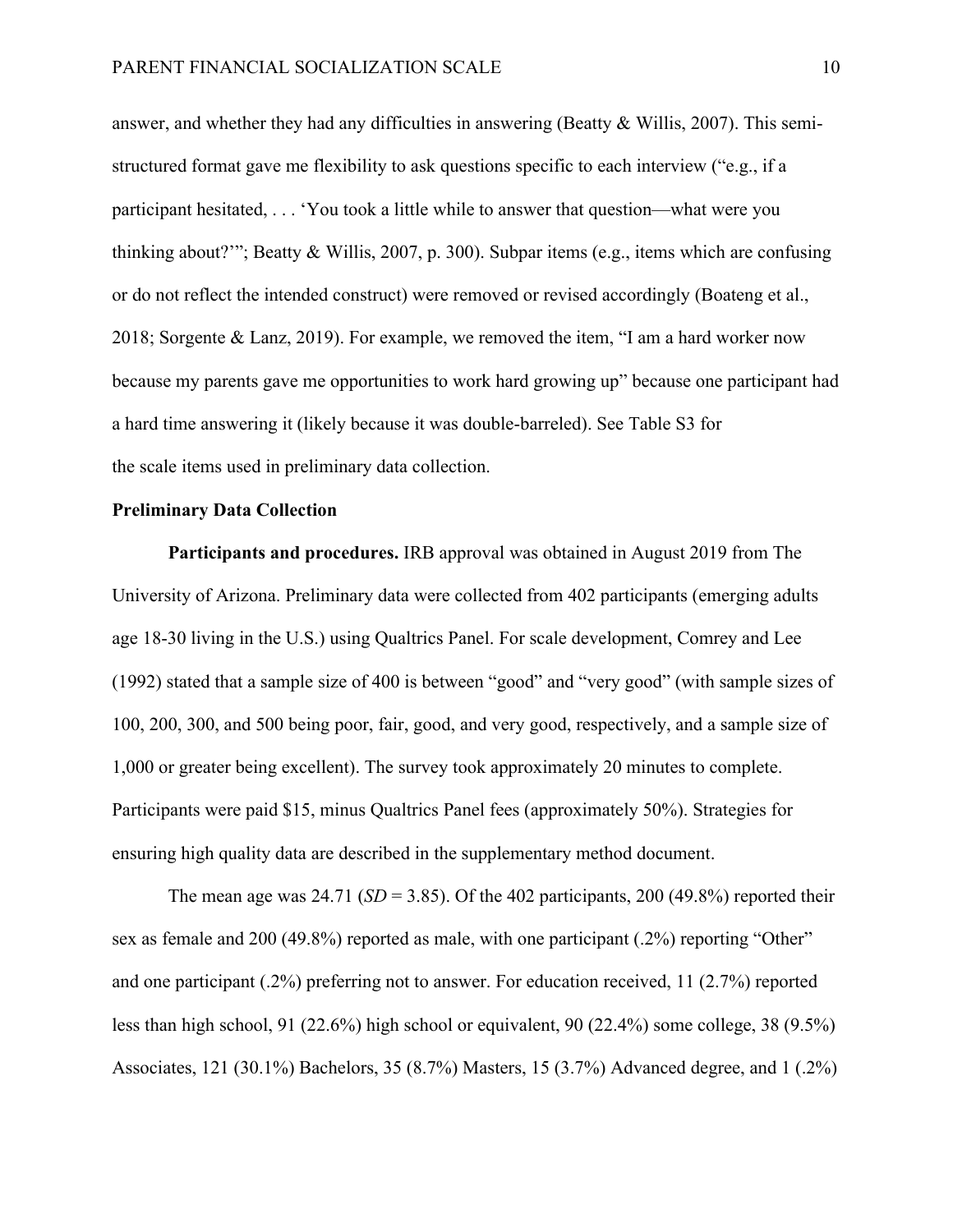prefer not to answer. For race/ethnicity, 109 (27.1%) identified as White or Caucasian, 91 (22.6%) as Hispanic or Latinx, 83 (20.6%) as Black or African American, 65 (16.2%) as Asian, three (.7%) as American Indian or Alaska Native, three (.7%) as other, and 48 (11.9%) selected more than one category (with Native Hawaiian or Other Pacific Islander as an option).

**Measures.** The version of the three parent financial socialization scales used for preliminary data collection is in Table S3. To later test for construct validity, we used the means of the following measures. *Parental financial behavior* while growing up ( $\alpha$  = .84) was measured using five items (Shim et al., 2010) such as "How often did your parents engage in tracking monthly expenses?" Participants responded on a Likert scale ranging from 1 (*never*) to 5 (*always*), with higher scores indicating higher frequency of parents' healthy financial behaviors. *Direct parental teaching while growing up* ( $\alpha$  = .86) was measured using six items (Shim et al., 2010) such as "My parents discussed family financial matters with me." Participants responded on a Likert scale ranging from 1 (*strongly disagree*) to 5 (*strongly agree*), with higher scores indicating more parental teaching about finances. *Helicopter parenting* while growing up was measured using seven items (LeMoyne & Buchanan, 2011) such as "My parents supervised my every move growing up." Participants responded on a Likert scale ranging from 1 (*strongly disagree*) to 5 (*strongly agree*). Two items were reverse coded so that higher scores indicate more helicopter parenting. The alpha of the helicopter parenting scale in this study was low ( $\alpha$  = .51), despite having an acceptable alpha ( $\alpha$  = .71) in the paper in which it was originally published (LeMoyne & Buchanan, 2011). The low reliability may have contributed to the lack of convergent validity achieved with the Experiential Learning of Finances Scale. Current *emotional closeness* with parents ( $\alpha$  = .80) was measured using three items (Mangen et al., 1988; Silverstein et al., 1997) such as "All things considered, how close do you feel the relationship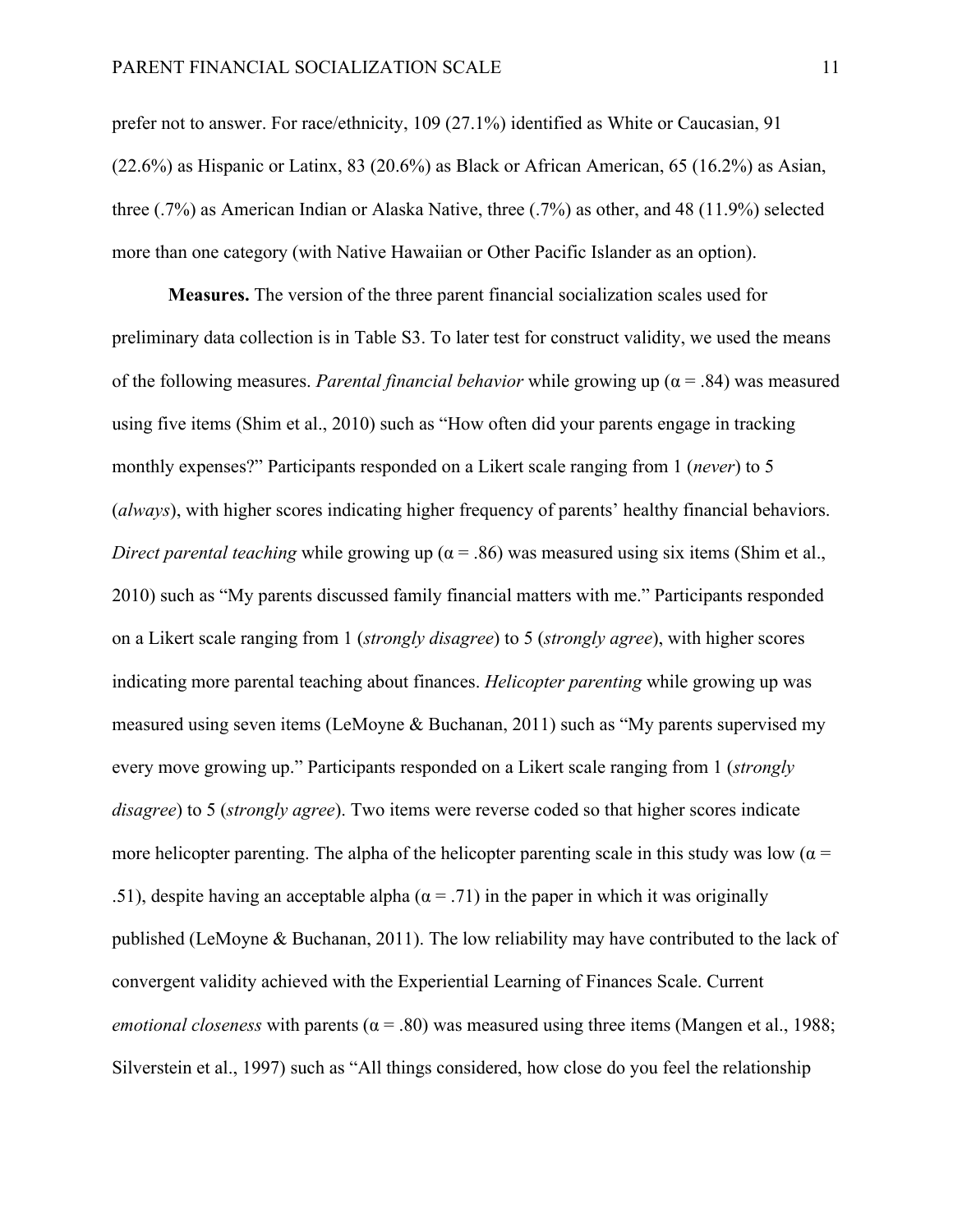between you and your parent is at this point in your life?" Participants responded on a Likert scale ranging from 1 to 6 (response options varied between items), with higher scores indicating more emotional closeness with parents.

# **Preliminary Item Reduction Analysis**

After preliminary data collection of 402 participants, we conducted item reduction analysis "to ensure that only parsimonious, functional, and internally consistent items are ultimately included" (Boateng et al., 2018, p. 9). Using SPSS, we tested for normal distribution of items, and items with kurtosis and skewness higher than |1| were removed (Nguyen, 2019; Sorgente & Lanz, 2019). We also tested corrected item-total correlations, removing items with correlations below .3 ("very low correlations"; Boateng et al., 2018). Within the Parent Financial Modeling Scale, seven items were removed due to kurtosis higher than |1|, one item was removed due to skewness higher than |1|, and two items were removed due to correlations below .3. Within the Parent-Child Financial Discussion Scale, nine items were removed due to kurtosis higher than |1|. Within the Experiential Learning of Finances Scale, three items were removed due to kurtosis higher than |1|, one item was removed due to skewness higher than |1|, and three items were removed due to correlations below .3.

# **Preliminary Confirmatory Factor Analysis**

A confirmatory factor analysis (CFA) was conducted using R to test model fit indices and to remove items with factor loadings below .5 (Nguyen, 2019; Sorgente & Lanz, 2019; Vosylis & Erentaite, 2019) and items which compromised the factor's internal consistency (Zumbo, 2005). Exploratory factor analysis (EFA) is a common step prior to confirmatory factor analysis (CFA) in scale development (Boateng et al., 2018; Hope et al., 2019; Sorgente & Lanz, 2019). However, we did not conduct EFA because the factors have already been identified in previous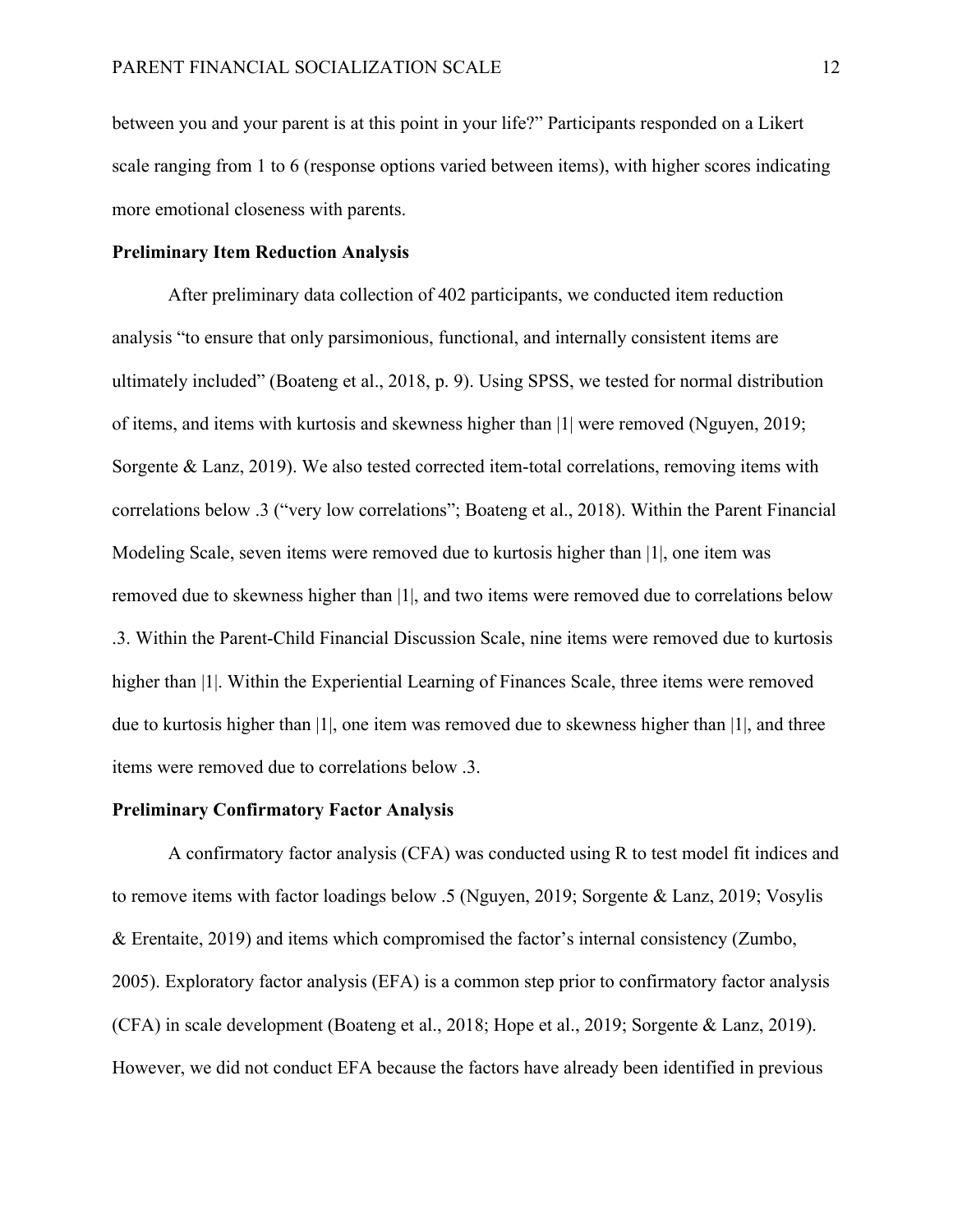theory and research (see LeBaron & Kelley, 2021; Serido & Deenanath, 2016) as well as analysis of qualitative exploratory research (LeBaron et al., 2018a; Rea et al., 2019). An EFA would provide information regarding number of factors and which items belong to which factor (Levine, 2005). However, the three subscales are theoretically driven and separate constructs. Thus, a CFA—which is used for testing the validity of predetermined factors rather than exploring number of factors—is a more appropriate test for a project at this stage (e.g., already defined constructs; Levine, 2005). Per Levine (2005), using only CFA and not EFA is appropriate when the "researcher has an a priori idea of which items measure which constructs" (p. 336). CFA was, however, an essential step in confirming the validity of the scales (Boateng et al., 2018; Dew & Xiao, 2011; Sorgente & Lanz, 2019).

Latent variables were created for the three scales. The latent variance method was used to set the scale, such that the variances of the three scales were fixed at 1. The factor loadings were allowed to be freely estimated. Two indicators of Modeling, three indicators of Discussion, and two indicators of Experiential Learning had factor loadings below .50. The correlation between Discussion and Modeling was .91, the correlation between Discussion and Experiential Learning was .92, and the correlation between Modeling and Experiential Learning was .84. Acceptable model fit (Little, 2013), indicated by a CFI > .90, an RMSEA < .08, and a SRMR < .08, was not achieved,  $\chi^2(431) = 1855.43, p < .001$ , CFI = .82, RMSEA = .09 (90% CI: [.086, .095]), SRMR  $= .07.$ 

After removing the seven indicators with factor loadings below .50, the CFA was conducted again. All factor loadings were then above .50 with the exception of one Modeling item, so that indicator was removed and the CFA was conducted again. All factor loadings were then above .50. The correlation between Modeling and Discussion was .91, the correlation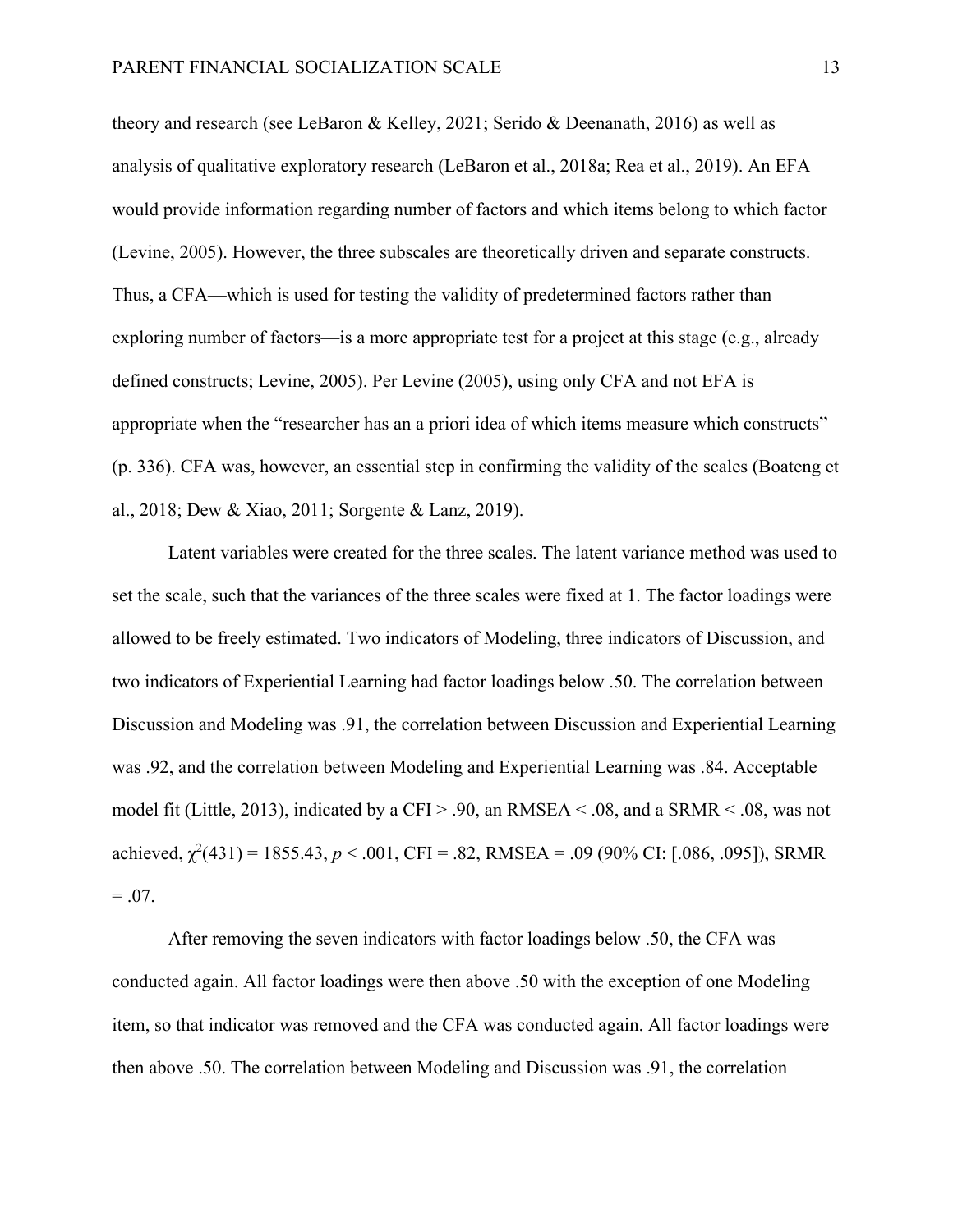between Modeling and Experiential Learning was .84, and the correlation between Discussion and Experiential Learning was .92. Model fit suggested that the model did not fit the data well,  $\chi^2(227) = 1058.14, p < .001, \text{CFI} = .88, \text{RMSEA} = .10 (90\% \text{ CI: } [.09, .10]), \text{SRMR} = .06.$ Because we planned to run a final CFA later in the scale validation stage, with appropriate modification indices to improve model fit if necessary, we continued to the final data collection.

# **Study 2 Method: Final Data Collection**

# **Participants and Procedures**

Final data for the *Measuring Family Financial Socialization* project was collected from 4,182 participants (emerging adults age 18-30 living in the U.S.) using Qualtrics Panel. The sample size was selected given that larger sample sizes produce lower measurement errors, more stable factor loadings, more replicable factors, and more generalizable results (Boateng et al., 2018). This sample size is well over Comrey and Lee's (1992) standard of "excellent" (i.e., sample size of 1,000 or greater). The survey took approximately 20 minutes to complete. Participants were paid \$15, minus Qualtrics Panel fees (approximately 50%). For information on market research panels and how participants are recruited, see Qualtrics (2020). For information on strategies for ensuring high-quality data, see the supplementary method document.

Beyond the age (i.e., 18-30) and location (i.e., in the U.S.) restrictions, the following sampling quotas were enforced during data collection to ensure a highly diverse sample: sex (approximately 50% female and 50% male) and race (approximately 25% each of White, Black, and Hispanic). In the initial phases of data collection, two additional sampling quotas were enforced: parents' income and parents' education level (approximately 10% in each category); however, these two quotas were loosened during later stages of data collection (see the supplementary method document). While 13,452 "entrants" or individuals began the survey,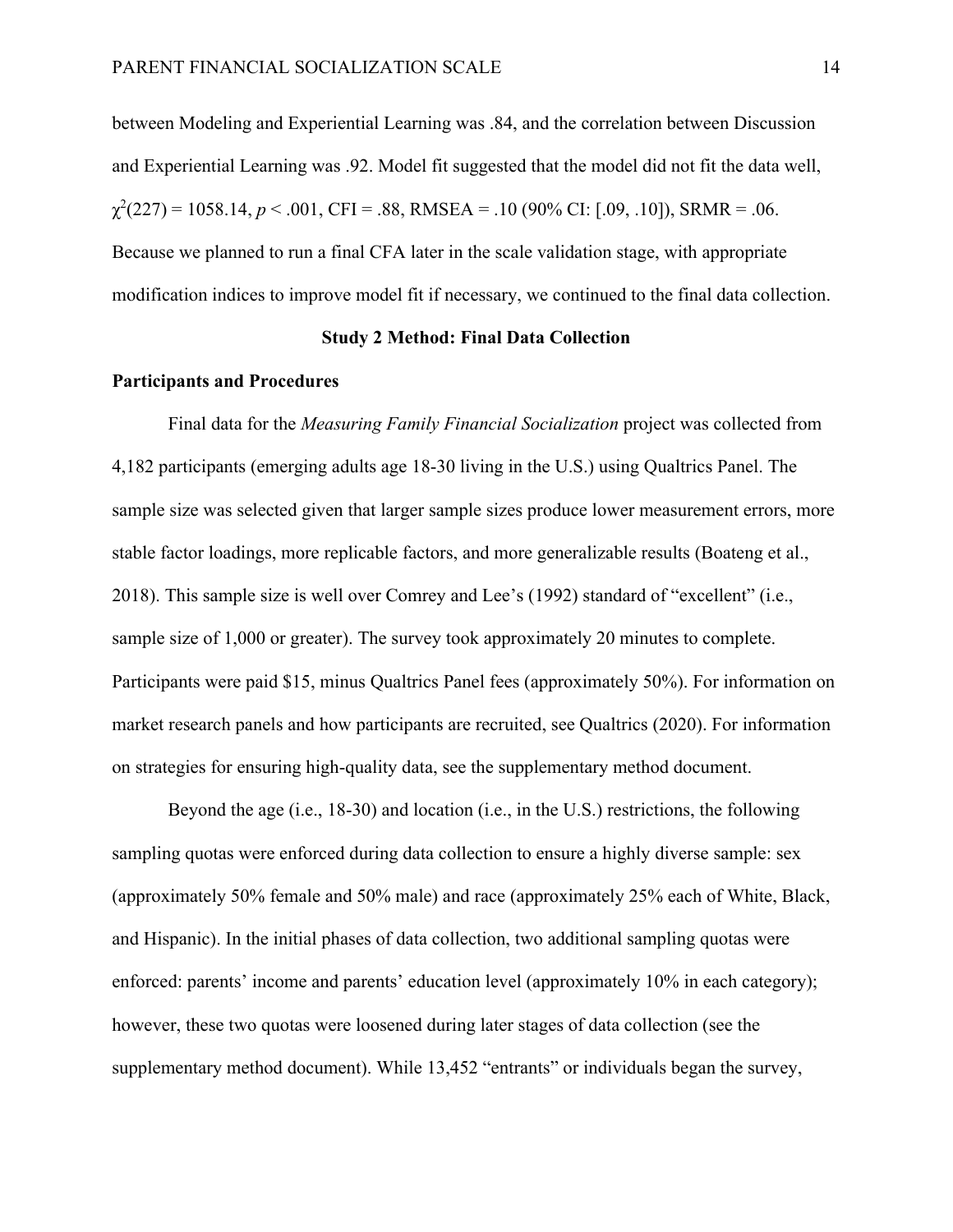3,275 voluntarily left the survey, 5,518 were automatically terminated during the survey (due to not meeting age or location requirements, failing an attention check question, "speeding" through the survey, or providing an impossible response), and 477 were later "scrubbed" (i.e., removed from the dataset) due to being flagged as "bad data" (see the supplementary method document).

The mean age of the sample was  $23.81$  (*SD* = 3.84). Of 4,182 participants, 2,161 (51.7%) reported their sex as female and 1,991 (47.6%) reported as male, with six participants (.1%) reporting "Other" and 24 (.6%) preferring not to answer. In terms of education received, 105 (2.5%) reported less than high school, 1,089 (26.0%) high school or equivalent, 1,248 (29.8%) some college, 410 (9.8%) Associates, 945 (22.6%) Bachelors, 273 (6.5%) Masters, 75 (1.8%) Advanced degree, and 37 (.9%) prefer not to answer. For race/ethnicity, 1,321 (31.6%) identified as White or Caucasian, 921 (22.0%) as Black or African American, 826 (19.8%) as Hispanic or Latinx,  $609$  (14.6%) as Asian,  $62$  (1.5%) as American Indian or Alaska Native, 50 (1.2%) as other, 21 (.5%) as Native Hawaiian or Other Pacific Islander, 321 (7.7%) selected more than one category, and 51 (1.2%) selected prefer not to answer.

# **Measures**

For the three financial socialization scales, the items included in the final survey are marked with an asterisk in Table S3. The measures used to test construct validity were included in the preliminary survey only, and information about those measures can be found in the supplementary method document.

#### **Study 2 Results: Scale Validation**

#### **Item Reduction Analysis**

We conducted item reduction analysis again, this time with the final data, following the same methods described for preliminary item reduction analysis. For the Modeling Scale, one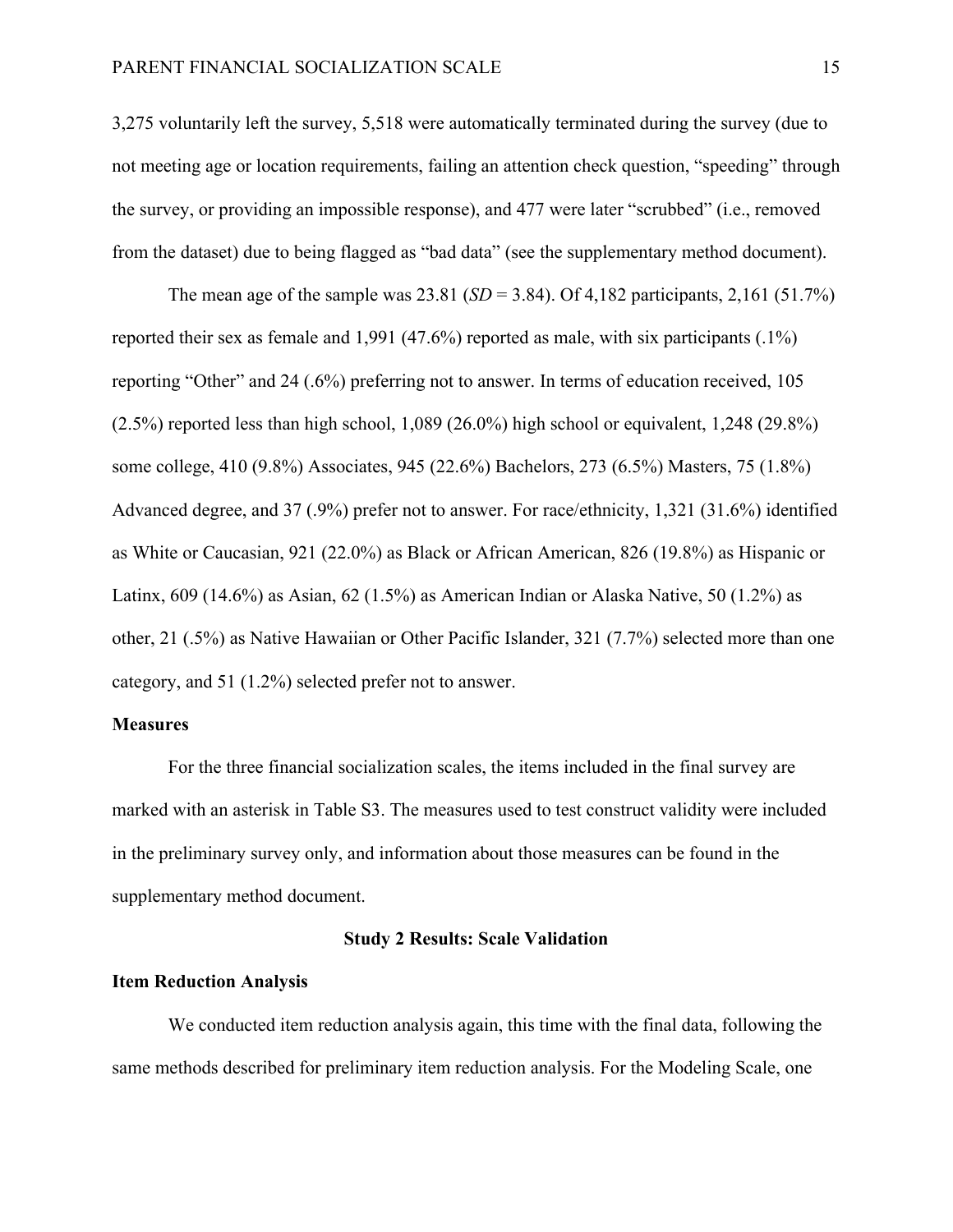item was removed due to kurtosis higher than |1|. For the Discussion Scale, one item was removed due to kurtosis higher than |1|. For the Experiential Learning Scale, one item was removed due to skewness higher than |1|. The final version of the scales is in Table 1.

# **Confirmatory Factor Analysis**

A CFA was conducted again using the same methods described for the preliminary CFA. All indicators had factor loadings above .50. The correlation between Discussion and Modeling was .90, the correlation between Discussion and Experiential Learning was .92, and the correlation between Modeling and Experiential Learning was .87. Acceptable model fit was achieved,  $\chi^2(167) = 5002.98$ ,  $p < .001$ , CFI = .92, RMSEA = .08 (90% CI: [.081, .085]), SRMR = .04. The  $\chi^2$  was likely significant due to the large sample size.

**Test of redundancy.** A test of redundancy was conducted to determine whether Modeling, Discussion, and Experiential Learning are indeed distinct constructs or are better represented as a unidimensional construct (Kline, 2015). It was important to do this test as correlations between the three scales were high (Mansfield  $\&$  Helms, 1982). The three covariances between the three scales were fixed at 1 and the model fit for this alternative model was compared to the model fit for the original model. For this model, acceptable model fit was not achieved,  $\chi^2(170) = 6773.32$ ,  $p < .001$ , CFI = .89, RMSEA = .10 (90% CI: [.094, .098]), SRMR = .04. Because the model fit did not improve, we conclude that Modeling, Discussion, and Experiential Learning are distinct constructs.

**Multilevel CFA.** A two-level CFA was conducted to determine whether the three scales can be treated as subscales of an overarching, multidimensional latent construct: the Parent Financial Socialization Scale. To do this, Modeling, Discussion, and Experiential Learning were both latent constructs with their own indicators as well as indicators of an overarching latent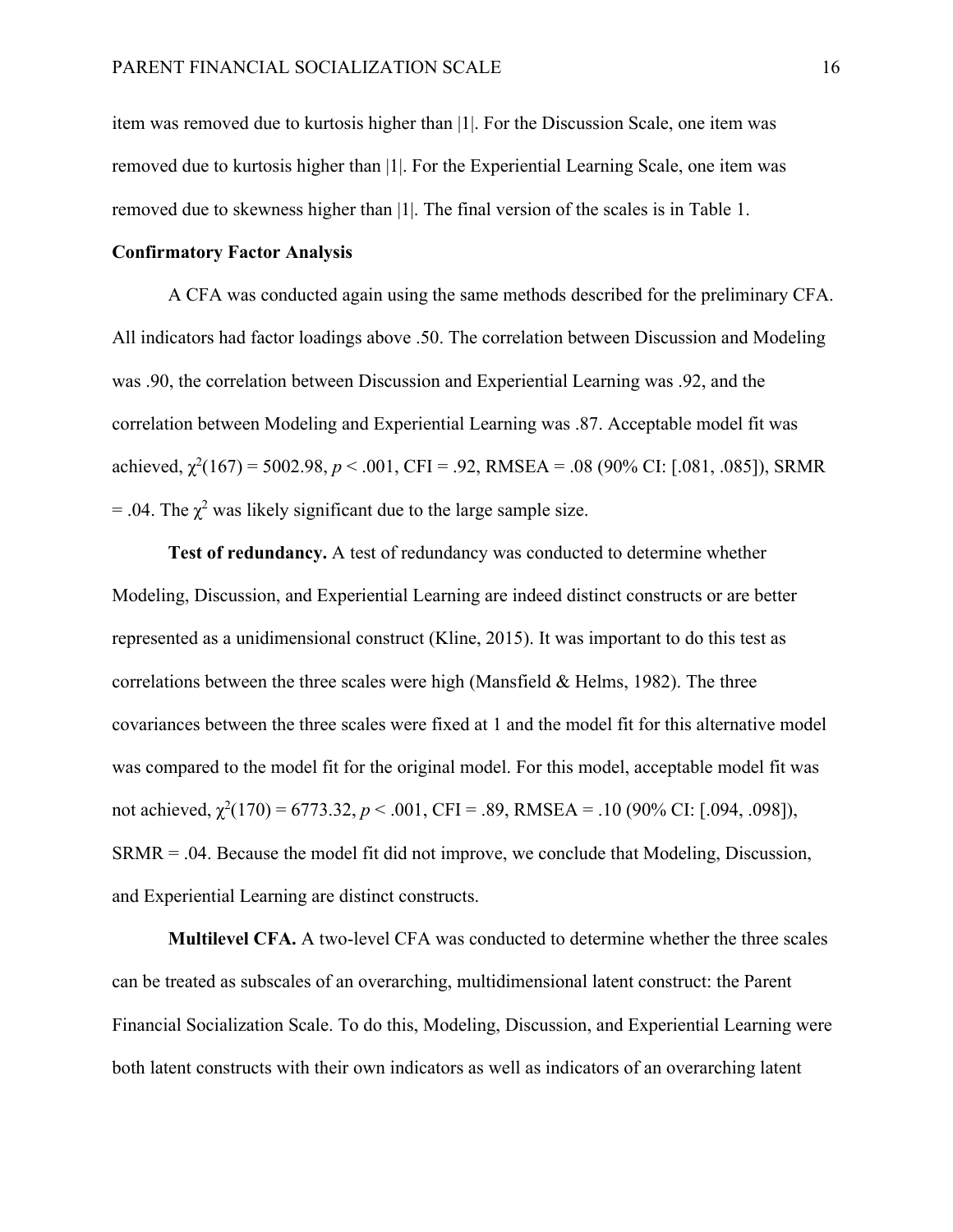construct Parent Financial Socialization. The latent variance method was again used to set the scale, so the three subscales as well as the overarching construct were fixed at 1. The factor loadings were allowed to be freely estimated, and the covariances between the three scales were fixed at 0. Because there are three subscales (i.e., just-identified), the model fit was identical to the one-level CFA:  $\chi^2(167) = 5002.98$ ,  $p < .001$ , CFI = .92, RMSEA = .08 (90% CI: [.081, .085]), SRMR = .04. The factor loadings of Parent Financial Socialization were .92 (Modeling), .94 (Experiential Learning), and .98 (Discussion). Thus, we concluded that the three scales may be treated as subscales of a multidimensional Parent Financial Socialization Scale.

# **Reliability**

We tested reliability in SPSS using coefficient alpha (which measures covariance among items in a scale; Boateng et al., 2018), with an alpha of .7 or higher as acceptable (Boateng et al., 2018). For the Parent Financial Modeling Scale,  $\alpha = .91$ . For the Parent-Child Financial Discussion Scale,  $\alpha$  = .92. For the Experiential Learning of Finances Scale,  $\alpha$  = .81. For the overarching Parent Financial Socialization Scale,  $\alpha = .96$ .

#### **Invariance Tests**

We conducted invariance tests for each scale using MPlus to assess whether the same construct is being measured across groups (e.g., males vs. females; Boateng et al., 2018; Sorgente & Lanz, 2019). We tested invariance in terms of sex, race, and parents' education level. Three levels of invariance were tested (Kline, 2015; Little, 2013): configural (all parameters are freely estimated, and each factor loadings for all groups are checked for significance), weak (factor loading of each indicator is constrained to be equal across groups, and model fit is compared with configural invariance model fit), and strong (intercept of each indicator is constrained to be equal across groups, and model fit is compared with weak invariance model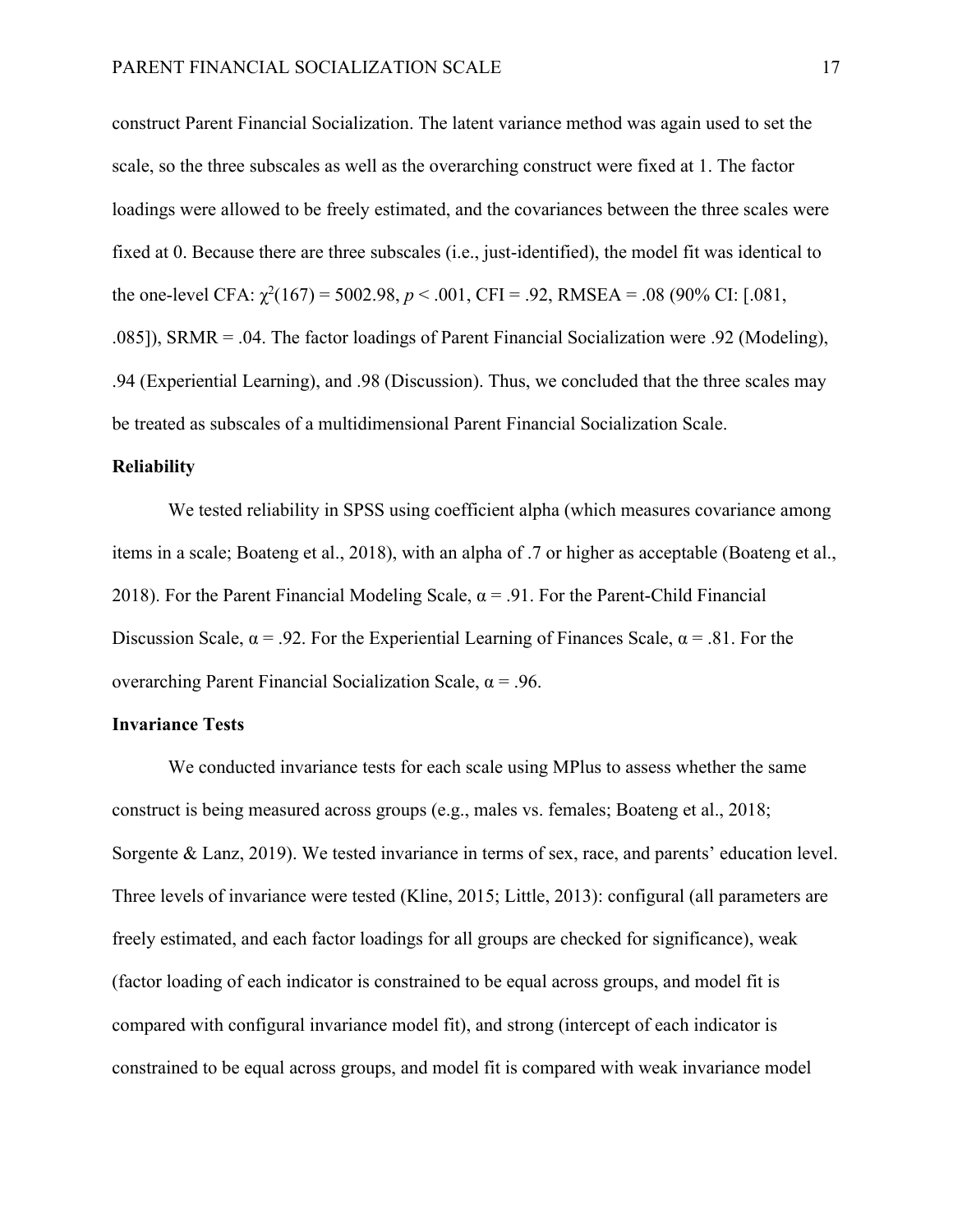fit). A  $\Delta$ CFI  $\leq$  01 was used as an indicator of measurement invariance (Cheung & Rensvold, 2002; Kline, 2015). Because the Experiential Learning of Finances Scale has three indicators and thus is a just-identified model on its own, we analyzed its invariance in a model with Parent Financial Modeling (so that model fit indices could be compared across levels of invariance).

To test invariance across sex groups, we used those who reported their sex as female (*n* = 2,161) as one group and those who reported their sex as male (*n* = 1,991) as another group. The six participants who reported "Other" and the 24 participants who selected "Prefer not to answer" were not included in this analysis due to a small *n* and were coded as missing.

To test invariance across racial groups, we used five groups: White or Caucasian (hereafter White; *n* = 1,321), Black or African American (hereafter Black; *n* = 921), Hispanic or Latinx (hereafter Latinx;  $n = 826$ ), Asian ( $n = 609$ ), and multiracial (participants who selected more than one race;  $n = 321$ ). The 62 participants who reported "American Indian or Alaska" Native," the 50 participants who selected "Other," the 51 participants who selected "Prefer not to answer," and the 21 participants who selected "Native Hawaiian or Other Pacific Islander" were not included in this analysis due to a small *n* and were coded as missing.

To test invariance across parents' education level (i.e., highest level of education either parent has received), we used two groups: no college degree (less than high school, high school or equivalent, some college; *n* = 2,107) as one group and college degree (Associates, Bachelors, Masters, Advanced degree;  $n = 1,982$ ) as a second group. Forty participants who selected "Prefer not to answer" were not included in this analysis due to a small *n* and were coded as missing.

The results of the invariance tests can be seen in Table 2. All three scales achieved strong invariance across sex, race, and parents' education level. The model fit indices are also in Table 2 (see rows labeled "Strong").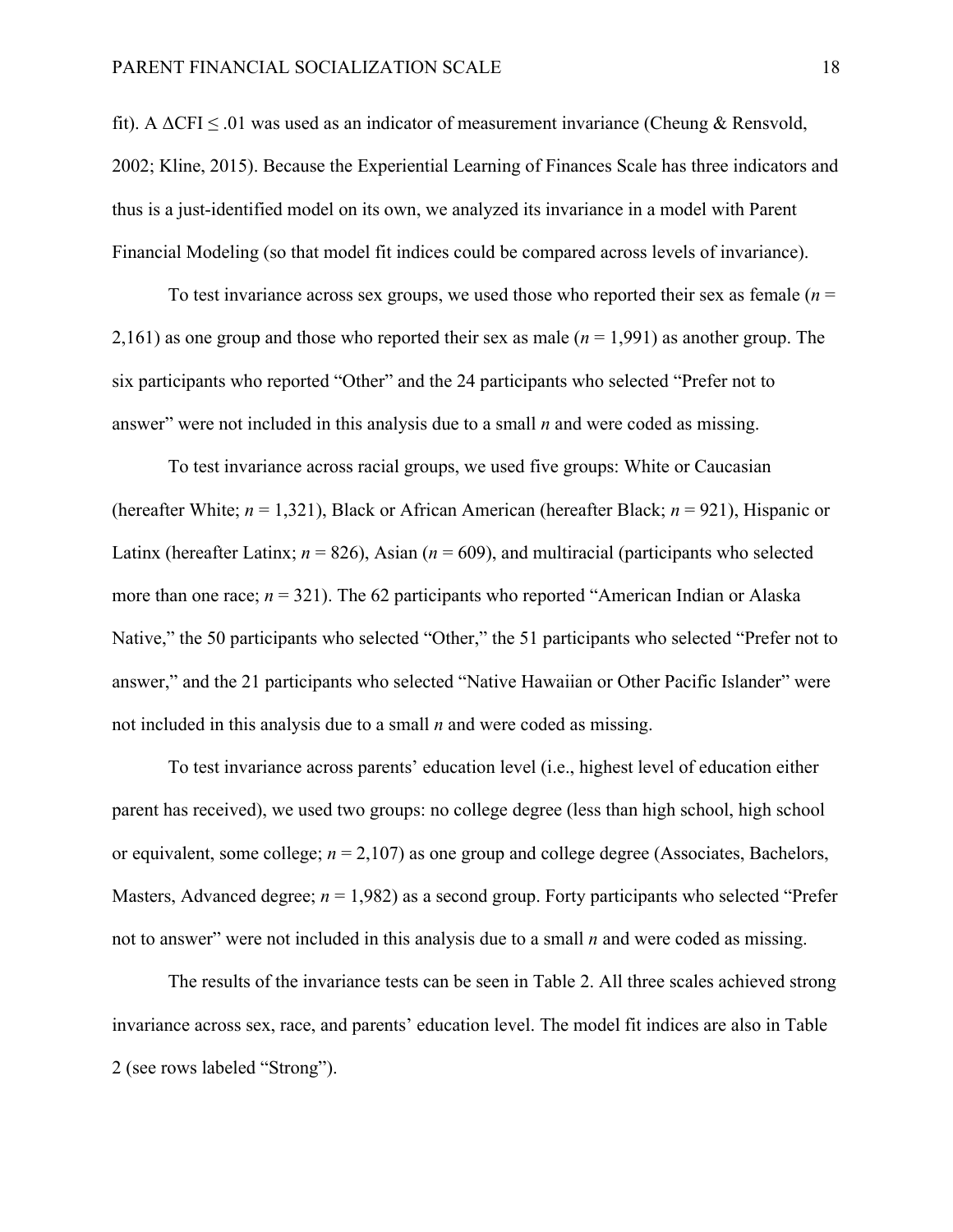# **Construct Validity**

Finally, we tested for construct validity to ensure that the scales are accurate measures of their respective constructs (Boateng et al., 2018). Unlike the rest of the scale validation testing, the construct validity tests were conducted using the preliminary data because the measures needed were only included in the preliminary survey and not the final survey. Information about the measures can be found in the Preliminary Data Collection section of the paper. We assessed convergent validity and discriminant validity by assessing correlations between the scales (i.e., mean score) and a closely-related construct (i.e., mean score of an existing, relevant measure) as well as an unrelated construct (Boateng et al., 2018). Theoretically similar measures should be highly correlated ( $r > 1.30$ ); Hope et al., 2019) and thus convergent, while theoretically dissimilar measures should have low correlations  $(r < |.30|;$  Swank & Mullen, 2017) and thus be discriminant (Boateng et al., 2018; Zumbo, 2005).

To test convergent validity, we correlated the three scales with the following existing scales: parental financial behavior (expected to be highly, positively correlated with Parent Financial Modeling), direct parental teaching (expected to be highly, positively correlated with Parent-Child Financial Discussion), and, as there are no other existing measures of experiential learning of finances, helicopter parenting (expected to be highly, negatively correlated with Experiential Learning of Finances). The results provided evidence for high convergent validity for Parent Financial Modeling (*r* = .72, *p* < .001) as well as Parent-Child Financial Discussion (*r*   $= 0.81, p \lt 0.001$ ). In comparison, Experiential Learning of Finances did not achieve satisfactory convergent validity  $(r = .15, p = .003)$ .

To test discriminant validity, we correlated each of the three scales with the emotional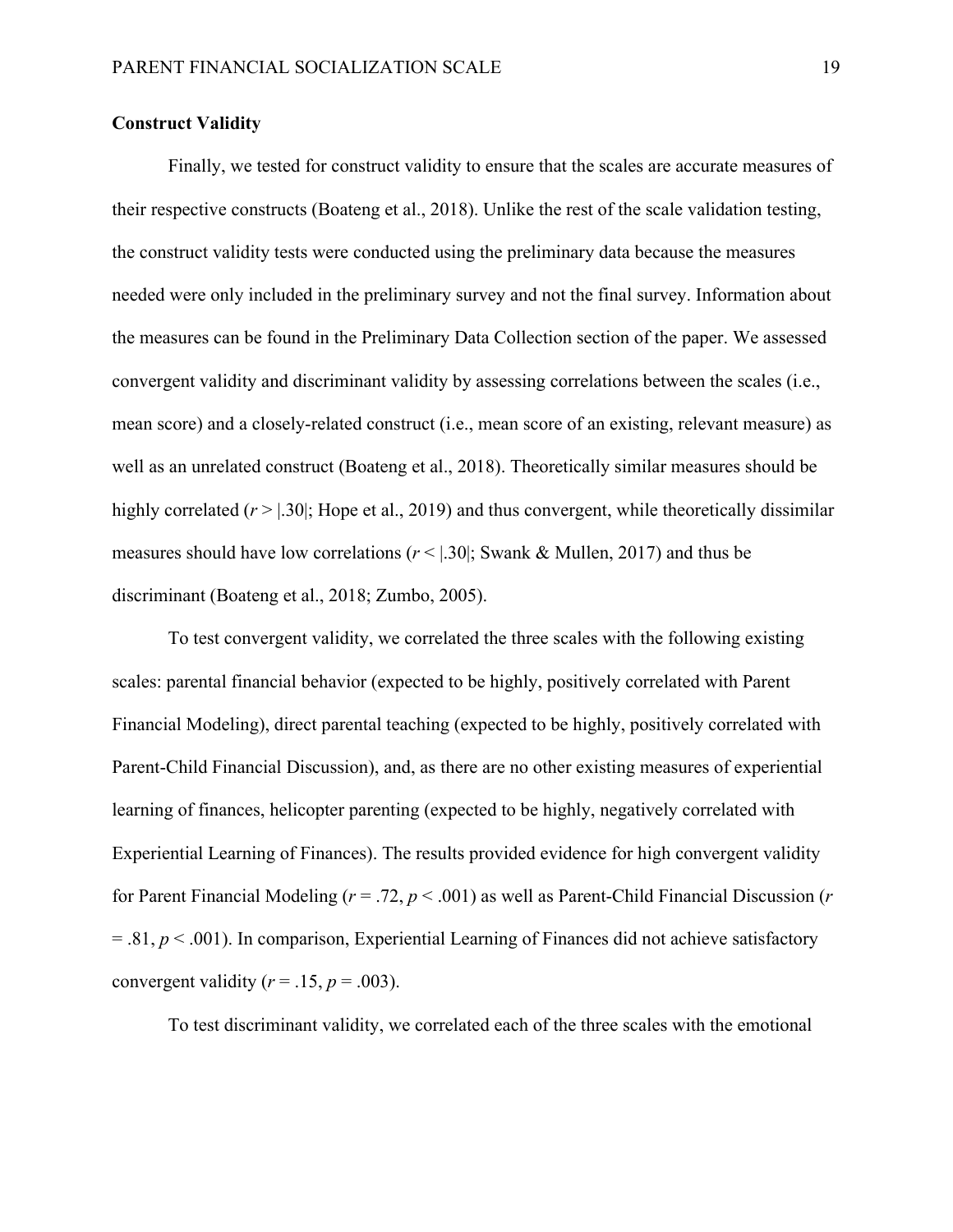closeness scale. We chose this scale to test whether the three new scales were actually measuring financial socialization (retrospectively recalled) during childhood and not parent-child closeness in emerging adulthood. The results provided evidence for fairly acceptable discriminant validity, with Parent Financial Modeling ( $r = .26$ ,  $p < .001$ ) and Experiential Learning of Finances ( $r =$ .27, *p* < .001) having correlations below .3, and Parent-Child Financial Discussion (*r* = .33, *p* < .001) having a correlation of just above .3. Overall, the three scales achieved acceptable construct validity, with the caveat that it was difficult to test the convergent validity of the Experiential Learning of Finances Scale with no previous measures of the construct.

# **Discussion**

In this paper, we presented the scale development and validation process of three new scales: the Parent Financial Modeling Scale, the Parent-Child Financial Discussion Scale, and the Experiential Learning of Finances Scale. The scales were designed to measure the three primary methods of family financial socialization while participants were growing up (until age 18; Larsen Gibby et al., 2021; LeBaron et al., 2018a), as recalled retrospectively in emerging adulthood (age 18-30). Steps of scale development included generating an initial pool of items, collecting expert assessments, conducting cognitive interviews, and (following preliminary data collection of 402 U.S. emerging adults) conducting preliminary item reduction analysis and CFA. Based on expert assessments of the face validity of each item and cognitive interviews with members of the target population, some items were removed and many items were revised. During item reduction analysis, additional items were removed due to non-normal distribution, kurtosis, skewness, and low corrected item-total correlations. During CFA, items were removed due to low factor loadings.

Following scale development, final data were collected from a sample of 4,182 U.S.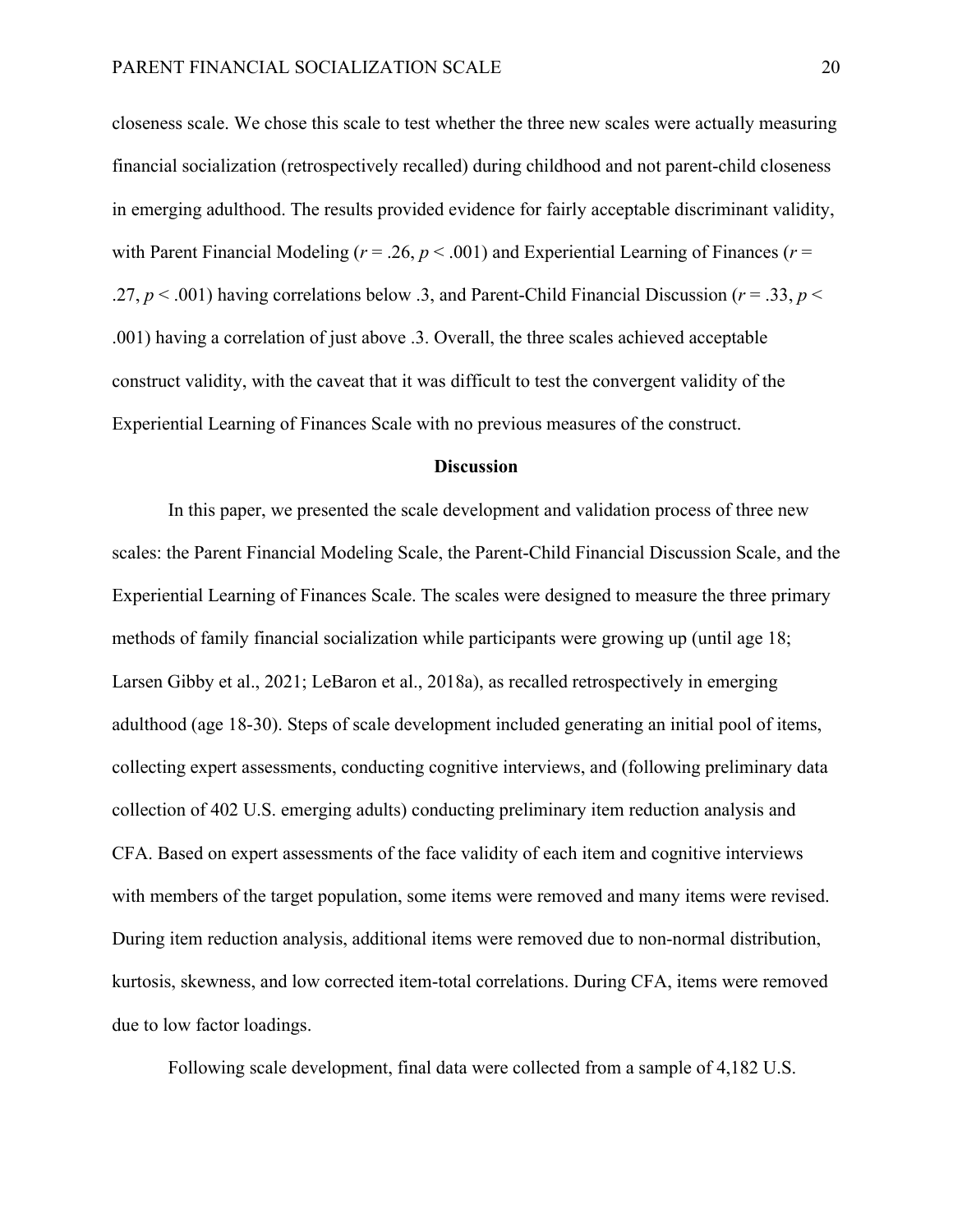emerging adults that was diverse in terms of sex (51.7% female, 47.6% male, etc.), race (31.6% White, 22.0% Black, 19.8% Latinx, 14.6% Asian, etc.), and parents' education level (50.4% no college degree, 47.4% college degree). Scale validation included the following steps: conducting final item reduction analysis and CFA, reliability tests, measurement invariance tests, and construct validity tests. The final versions of the scales are composed of eight, nine, and three items, respectively. The final CFA achieved acceptable model fit. A test of redundancy provided evidence that Modeling, Discussion, and Experiential Learning are not unidimensional but are distinct constructs. A multilevel CFA provided evidence that the three scales may be treated as subscales of a multidimensional latent construct: the Parent Financial Socialization Scale (20 items). All scales achieved high reliability, with all alphas above .8. Overall, the construct validity tests demonstrated that the three scales are acceptably convergent with similar constructs and discriminant with parent-child emotional closeness. Taken together, the results of these psychometric tests demonstrate that the scales presented in this paper are reliable and valid. Given that these are the first measures of the three primary methods of family financial socialization to be rigorously psychometrically tested, these scales should enhance the quality of family financial socialization research.

Also, we found evidence that the scales are highly generalizable across U.S. emerging adults (i.e., all three scales achieved strong invariance across sex, race, and parents' education level). Scholars have not tested invariance across sex, race, or parents' education level for the majority of existing measures of family financial socialization; in fact, none of the existing measures we reviewed in the supplementary literature review reported any measurement invariance testing. Further, most family financial socialization studies have used fairly homogenous samples and/or have not examined differences in family financial socialization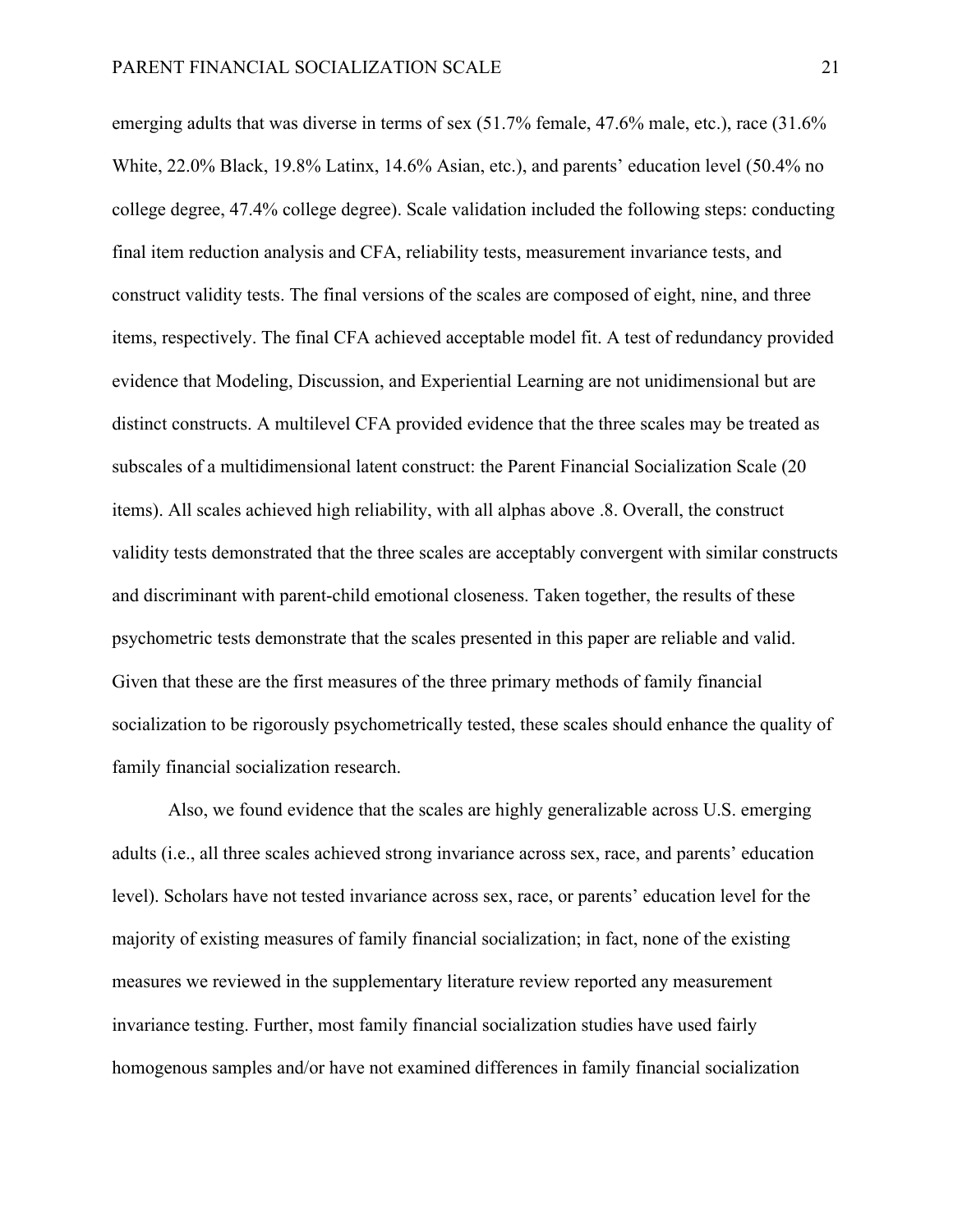across sex (cf. Garrison & Gutter, 2010; LeBaron et al., 2020a), race (cf. Serido et al., 2020; White et al., 2020), or parents' education level (cf. Luhr, 2018; Shim et al., 2010). By failing to test for measurement invariance across groups and for differences in socialization across groups, and by using fairly homogenous (i.e., majority White, college-educated) samples, researchers miss out on valuable information that could benefit minority populations (e.g., socialization methods that are more pertinent to certain groups, associations between certain methods and certain outcomes that are stronger for certain groups, etc.).

By contrast, scholars can gain insight into how to improve financial socialization and therefore future financial wellbeing when they examine differences across groups. For example, using a nationally representative sample of 14,662 college students, White and colleagues (2021) found that, compared to other racial/ethnic groups, Black emerging adults had received less parent socialization about saving and banking, while Latinx emerging adults had received less parent socialization about investing. This study by White et al (2021) provided needed information about understudied and underserved groups and suggests that programming should be tailored to the target community. Financial education programs should consider conducting needs assessments to make sure their programming meets the needs of the communities they serve, rather than assuming the same program will be equally effective for all families.

In the field of family financial socialization, authors have concluded in their reviews or discussion sections how a better understanding of racial and ethnic disparities in consumer finance issues such as financial socialization is still needed (Anong, 2016; Serido & Deenanath, 2016). Such statements are made given that empirical studies or reviews of financial socialization in which race has been a primary focus are still rare (for exceptions see Roy et al., 2021 and White et al., 2020). In the current study our scales were invariant across sex, race, and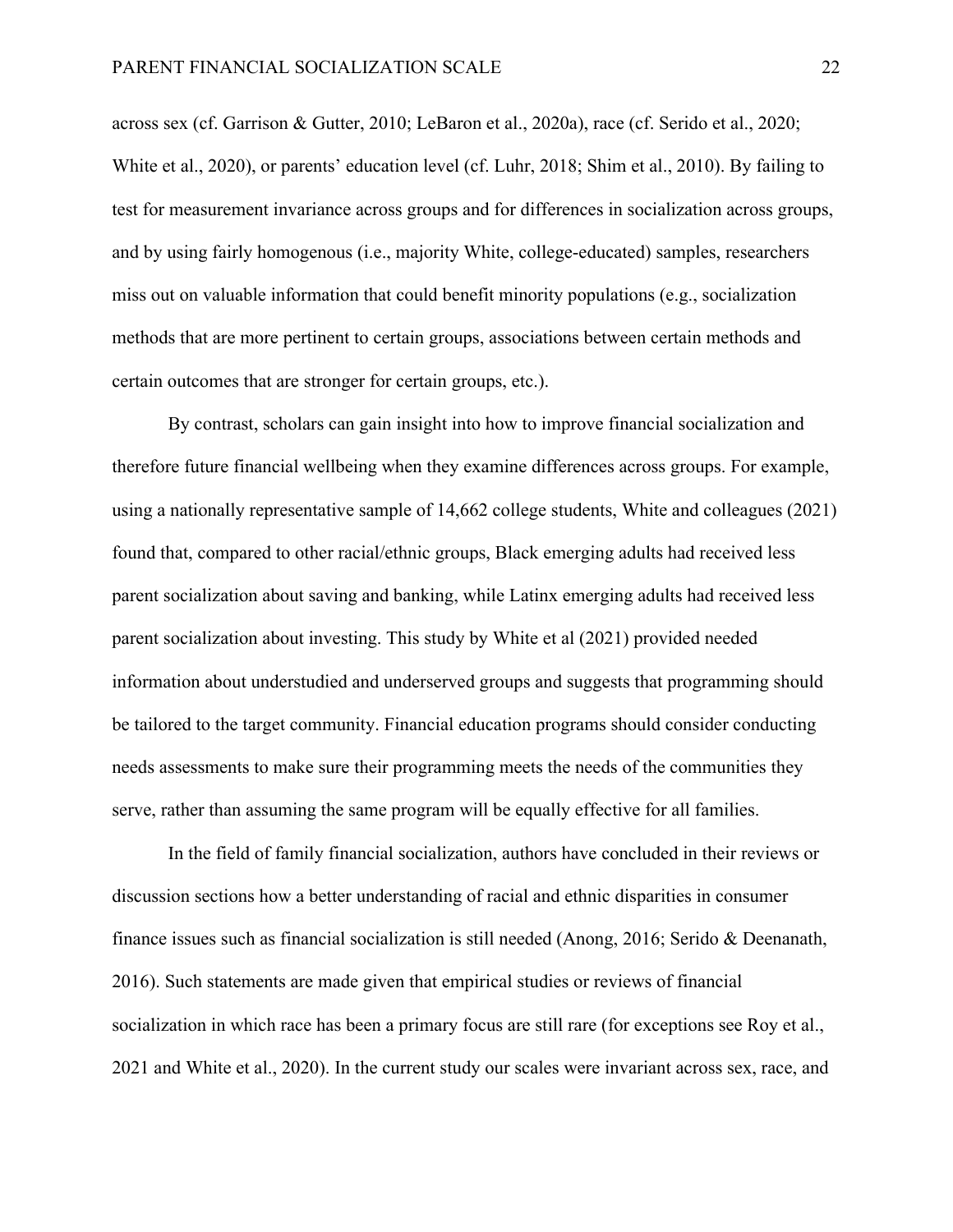parents' education level. This invariance allows future studies to examine differences across groups and test demographic variables as moderators of associations between these new measures and outcomes. In this way, the new scales described in this study expand the questions that can be answered.

The newly developed Parent Financial Socialization Scale will allow for the development of programming that is effective for a wide range of families. To help parents become better financial educators to their children, we need to examine what specific socialization methods are associated with different outcomes under different circumstances (Rea et al., 2019; Van Campenhout, 2015). For example, emerging adults who perceive that during their childhood they lacked healthy financial modeling are at risk for unhealthy financial behaviors (Shim et al., 2010); for these individuals, perhaps experiential learning opportunities that promote formation of healthy financial habits would be particularly important. Additionally, perhaps a combination of socialization methods may be associated with the best outcomes (LeBaron, 2019); for example, parent-child financial discussion might be especially helpful when paired with healthy financial modeling. These are the kinds of questions researchers have not yet asked given that we lacked the nuanced measures to answer these questions with rigor. Reliable and valid scales will allow us to start the process of gathering knowledge to answer these complex questions about financial socialization during childhood and adolescence. Subsequently, understanding the nuanced impact of financial socialization under various circumstances and for different groups of individuals will allow future programs and interventions to be more targeted and therefore have a greater impact on wellbeing (Van Campenhout, 2015).

# **Strengths, Limitations, and Future Directions**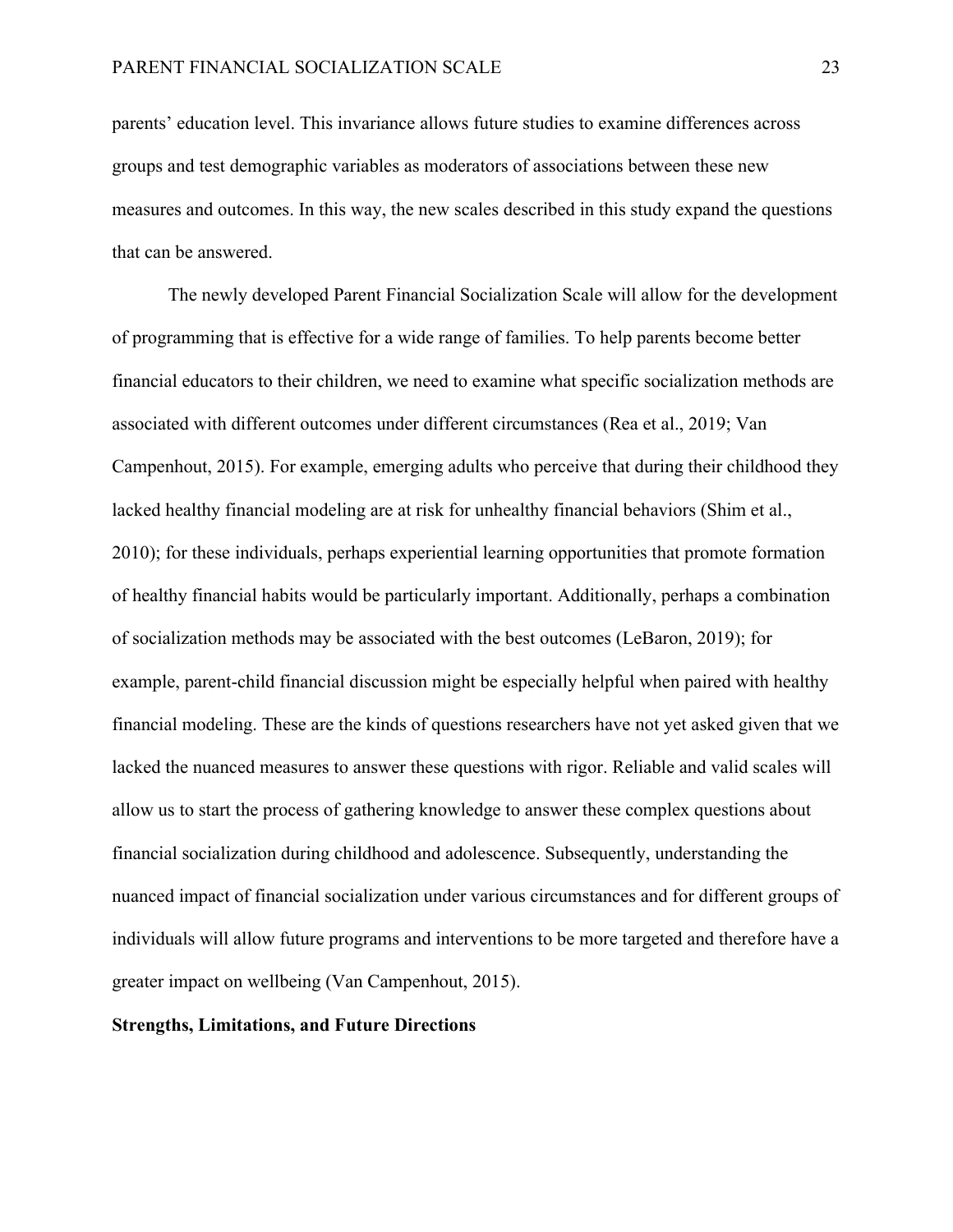The three scales presented in this paper are the most theoretically-grounded, reliable, and valid measures of family financial socialization currently available. Future studies could develop and psychometrically test a short version of the Parent Financial Modeling Scale and a short version of the Parent-Child Financial Discussion Scale. In future research scholars could also test the validity of a short-version (e.g., 9-item) Parent Financial Socialization Scale. Additionally, this study adds to the literature by using a diverse sample (in terms of sex, race, and SES) and testing invariance across sex, race, and parents' education level. We encourage other scholars to also test for measurement invariance across these demographic characteristics, to examine potential differences in family financial socialization across these characteristics, and to use them as moderators in the associations between family financial socialization and financial, relational, and other outcomes.

Given these strengths, the scales also have limitations. First, the three scales were highly correlated, and although the test of redundancy indicated that they are three separate constructs, researchers should pay attention to issues of possible multicollinearity when using them as separate scales. Second, the Experiential Learning of Finances Scale did not achieve acceptable convergent validity with helicopter parenting (expected high, negative correlation was not achieved). It is possible that helicopter parenting and experiential learning are too dissimilar to accurately test convergent validity. However, given that no previous measure of experiential learning of finances exists, there may not be a better construct against which to test the convergent validity of the new scale. It was also not ideal to test convergent validity for Parent Financial Modeling and Parent-Child Financial Discussion with less rigorously developed and psychometrically tested existing measures. However, the measures used were among the best available existing measures when the data were collected. Finally, the Parent-Child Financial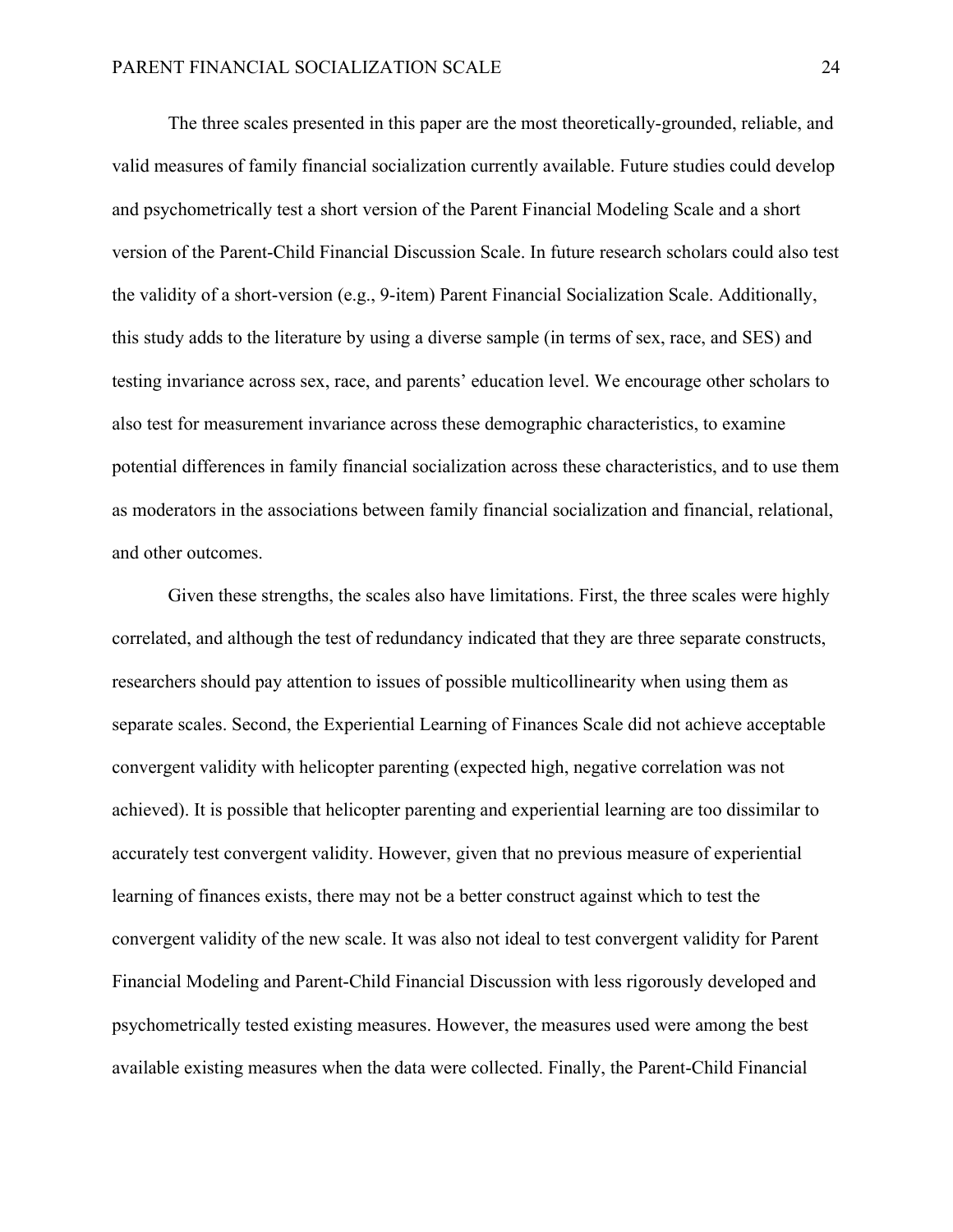Discussion Scale did not quite achieve acceptable discriminant validity with parent-child emotional closeness. This means that Parent-Child Financial Discussion shares a little more variance with parent-child emotional closeness than would be ideal. In future research, scholars may want to test the correlation between the Parent-Child Financial Discussion Scale and parentchild emotional closeness. If this correlation is high, scholars may consider controlling for parent-child emotional closeness in their analyses. However, the correlation (i.e.,  $r = .33$ ,  $p <$ .001) between these two constructs in the current study was so close to the recommended cutoff (*r* < |.30|; Swank & Mullen, 2017) that shared variance may not be an issue. Future research could test for additional evidence of discriminant validity by examining associations between the Parent Financial Socialization Scale and dispositional variables (e.g., eye color, extraversion) that should not be significantly correlated. Given these limitations, future studies should use and further validate the three scales presented in this paper. Replicability is an essential component of the scientific process (Pashler & Wagenmakers, 2012). For example, it will be important to determine whether the scales continue to have high reliability in other samples.

#### **Conclusion**

The scales presented in this paper, including the first scale to measure experiential learning of finances, reflect the latest developments in family financial socialization theory and have undergone rigorous psychometric testing to be, overall, acceptably reliable and valid. It is our hope that scholars will use these scales so that 1) the measures used will reflect family financial socialization theory, 2) there will be more consistency across the field, and 3) we will be able to make more sound conclusions from results. A field is only as good as its measures, and we hope that these measures will strengthen the field of family financial socialization and serve as a springboard for future research.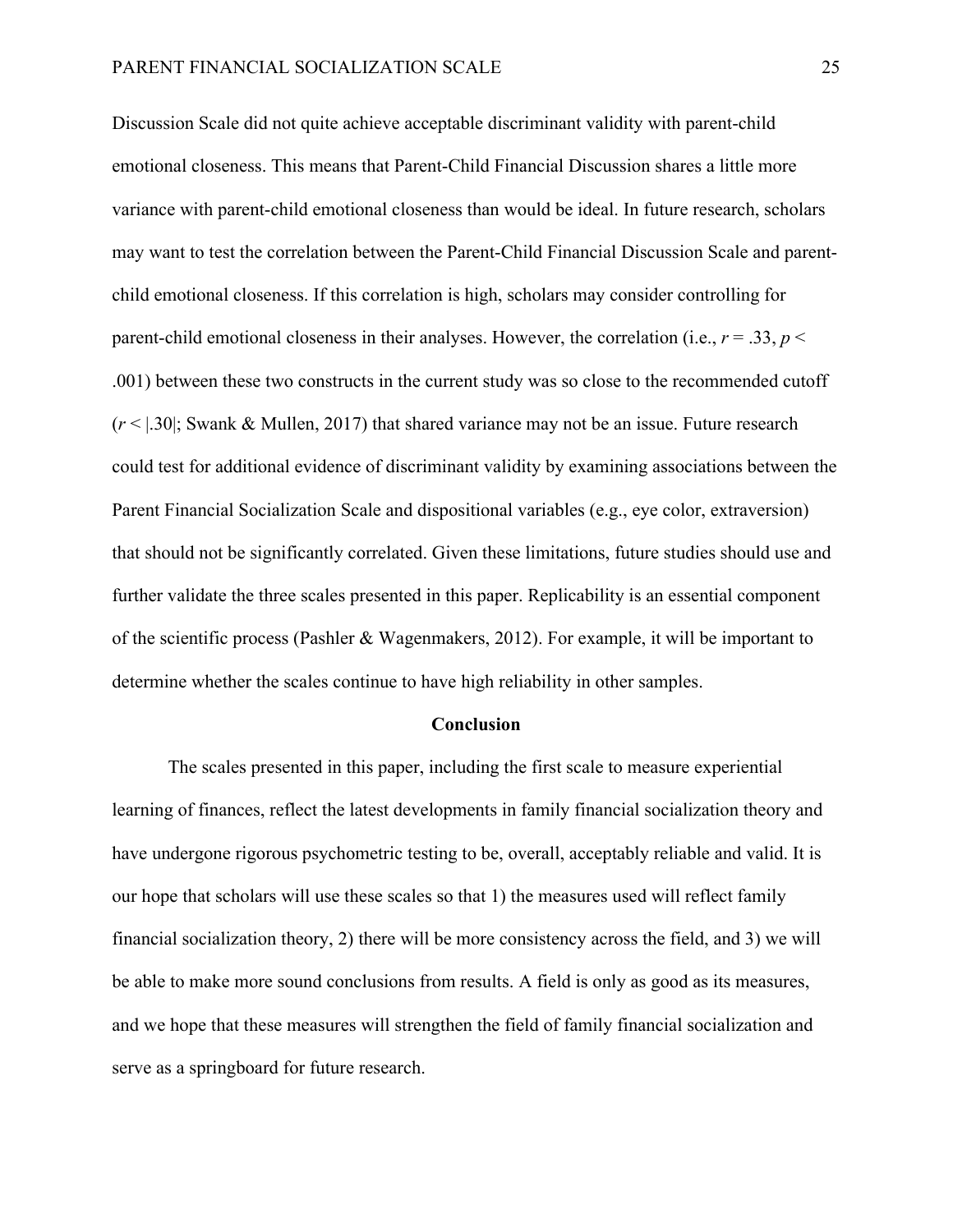# References

- Allsop, D. B., Boyack, M. N., Hill, E. J., Loderup, C. L., & Timmons, J. E. (2020). When parenting pays off: Influences of parental financial socialization on children's outcomes in emerging adulthood. *Journal of Family and Economic Issues*, *42*(3), 545-560. <https://doi.org/10.1007/s10834-020-09716-6>
- Anong, S. T. (2016). Financial issues of African Americans. In J. J. Xiao (Ed.), *Handbook of consumer finance research* (2nd ed., pp. 215–224). New York, NY: Springer Science + Business Media. https://doi.org/10.1007/978-3-319-28887-1\_18
- Beatty, P. C., & Willis, G. B. (2007). Research synthesis: The practice of cognitive interviewing. *Public Opinion Quarterly*, *71*(2), 287-311. <https://doi.org/10.1093/poq/nfm006>
- Boateng, G. O., Neilands, T. B., Frongillo, E. A., Melgar-Quiñonez, H. R., & Young, S. L. (2018). Best practices for developing and validating scales for health, social, and behavioral research: A primer. *Frontiers in Public Health*, *6*. <https://doi.org/10.3389/fpubh.2018.00149>
- Cheung, G. W., & Rensvold, R. B. (2002). Evaluating goodness-of-fit indexes for testing measurement invariance. *Structural Equation Modeling, 9*(2), 233–255. [https://doi.org/10.1207/S15328007SEM0902\\_5](https://doi.org/10.1207/S15328007SEM0902_5)
- Comrey, A. L., & Lee, H. (1992). *A first course in factor analysis.* Hillsdale, NJ: Lawrence Erlbaum Associates, Inc.
- Crocker, L., & Algina, J. (1986). *Introduction to classical and modern test theory*. Orlando, FL: Holt, Rinehart and Winston.
- Curran, M. A., Li, X., Barnett, M., Kopystynska, O., Chandler, A., & LeBaron, A. B. (2021). Finances, depressive symptoms, destructive conflict, and coparenting among lower-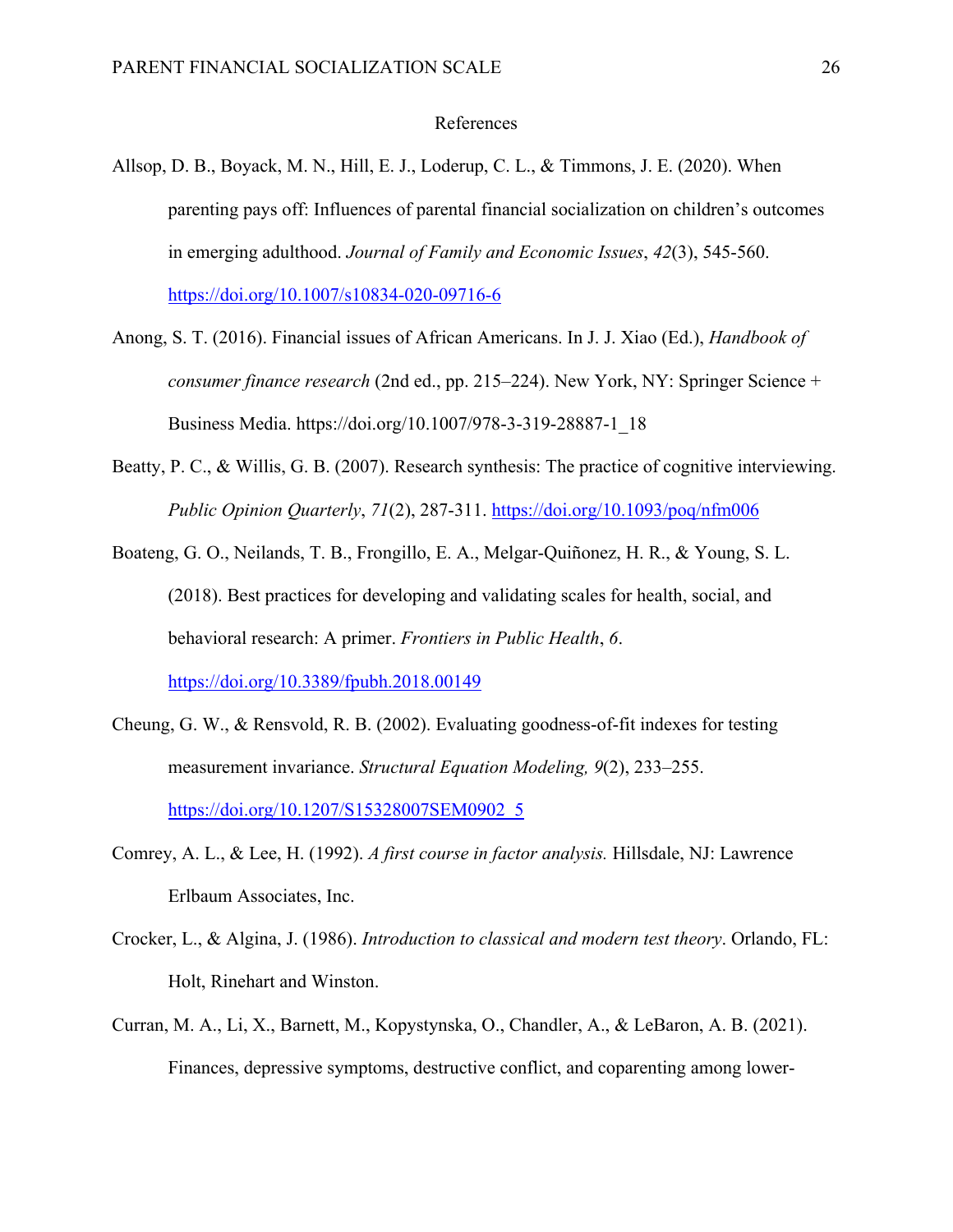income, unmarried couples: A two-wave, cross-lagged analysis. *Journal of Family Psychology, 35*(4), 489-499. <https://doi.org/10.1037/fam0000821>

Damian, L. E., Negru-Subtirica, O., Domocus, I., & Friedlmeier, M. (2019). Healthy financial behaviors and financial satisfaction in emerging adulthood: A parental socialization perspective. *Emerging Adulthood, 8*(6), 548-554.

<https://doi.org/10.1177/2167696819841952>

- Danes, S. M. (1994). Parental perceptions of children's financial socialization. *Financial Counseling and Planning*, *5,* 127–149.
- Dew, J., & Xiao, J. J. (2011). The financial management behavior scale: Development and validation. *Journal of Financial Counseling and Planning, 22*(1), 43. Retrieved from <https://ssrn.com/abstract=2061265>
- Drennan, J. (2003). Cognitive interviewing: Verbal data in the design and pretesting of questionnaires. *Journal of Advanced Nursing*, *42*(1), 57-63. <https://doi.org/10.1046/j.1365-2648.2003.02579.x>
- Garrison, S., & Gutter, M. (2010). 2010 outstanding AFCPE® conference paper: Gender differences in financial socialization and willingness to take financial risks. *Journal of Financial Counseling and Planning, 21*(2). Retrieved from <https://ssrn.com/abstract=2222017>
- Gudmunson, C. G., & Danes, S. M. (2011). Family financial socialization: Theory and critical review. *Journal of Family and Economic Issues, 32*(4), 644-667.

<https://doi.org/10.1007/s10834-011-9275-y>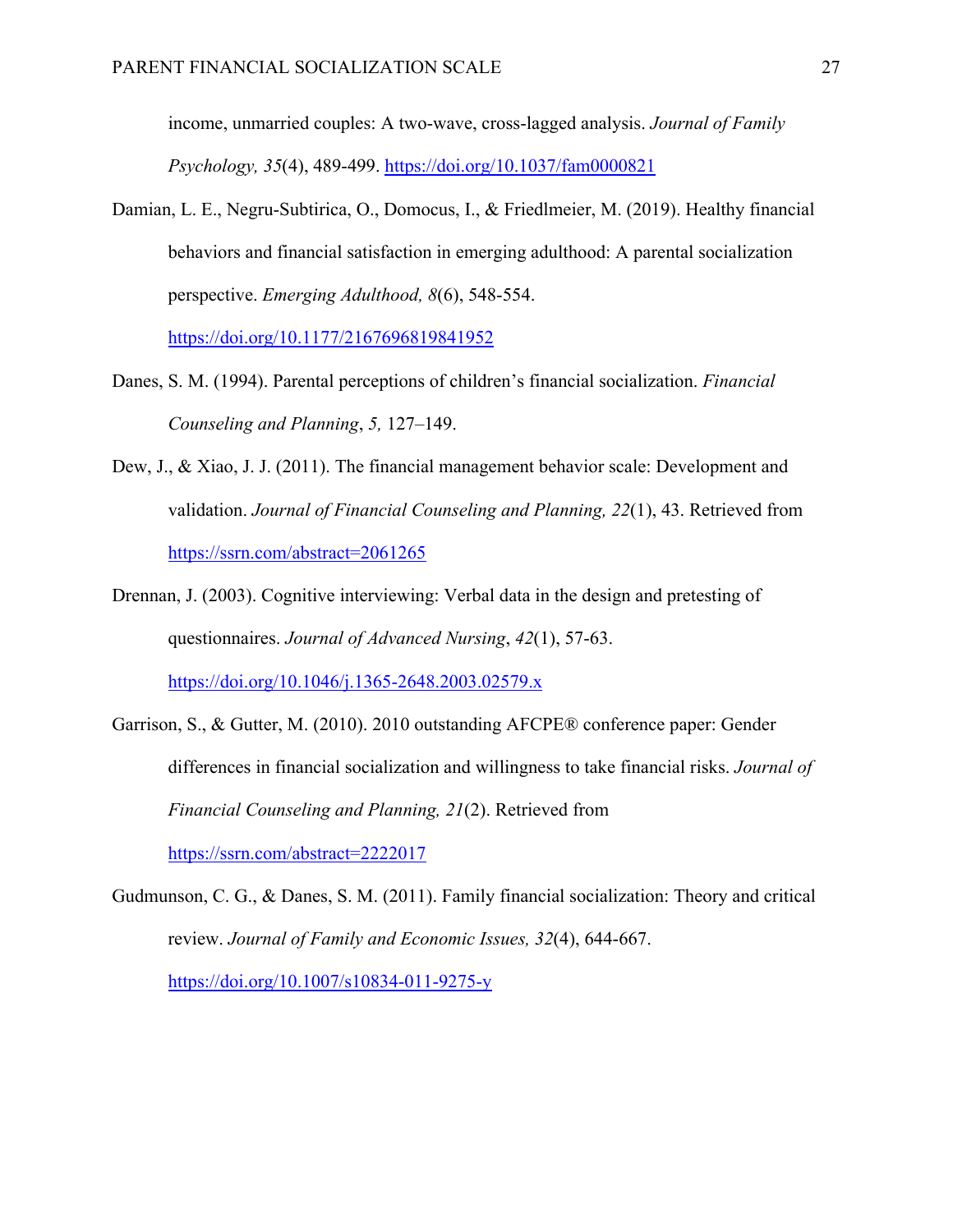- Hira, T., Sabri, M., & Loibl, C. (2013). Financial socialization's impact on investment orientation and household net worth. *International Journal of Consumer Studies, 37*(1), 29-35. <https://doi.org/10.1111/ijcs.12003>
- Hope, E. C., Pender, K. N., & Riddick, K. N. (2019). Development and validation of the Black community activism orientation scale. *Journal of Black Psychology, 45*(3), 185-214*.*  <https://doi.org/10.1177/0095798419865416>
- Jorgensen, B. L., Allsop, D. B., Runyan, S. D., Wheeler, B. E., Evans, D. A., & Marks, L. D. (2019). Forming financial vision: How parents prepare young adults for financial success. *Journal of Family and Economic Issues*, *40*(3), 553-563. [https://doi.org/10.1007/s10834-](https://doi.org/10.1007/s10834-019-09624-4) [019-09624-4](https://doi.org/10.1007/s10834-019-09624-4)
- Jorgensen, B. L., Rappleyea, D. L., Schweichler, J. T., Fang, X., & Moran, M. E. (2017). The financial behavior of emerging adults: A family financial socialization approach. *Journal of Family and Economic Issues, 38*(1), 57-69.<https://doi.org/10.1007/s10834-015-9481-0>
- Jorgensen, B. L., & Savla, J. (2010). Financial literacy of young adults: The importance of parental socialization. *Family Relations, 59*(4), 465–478. [https://doi.org/10.1111/j.1741-](https://doi.org/10.1111/j.1741-3729.2010.00616.x) [3729.2010.00616.x](https://doi.org/10.1111/j.1741-3729.2010.00616.x)
- Kim, J., & Chatterjee, S. (2013). Childhood financial socialization and young adults' financial management. *Journal of Financial Counseling and Planning, 24*, 61-79.
- Kim, J., LaTaillade, J., & Kim, H. (2011). Family processes and adolescents' financial behaviors. *Journal of Family and Economic Issues, 32*(4), 668-679. <https://doi.org/10.1007/s10834-011-9270-3>
- Kline, R. B. (2015). *Principles and practice of structural equation modeling* (4th ed.). New York, NY: The Guildford Press.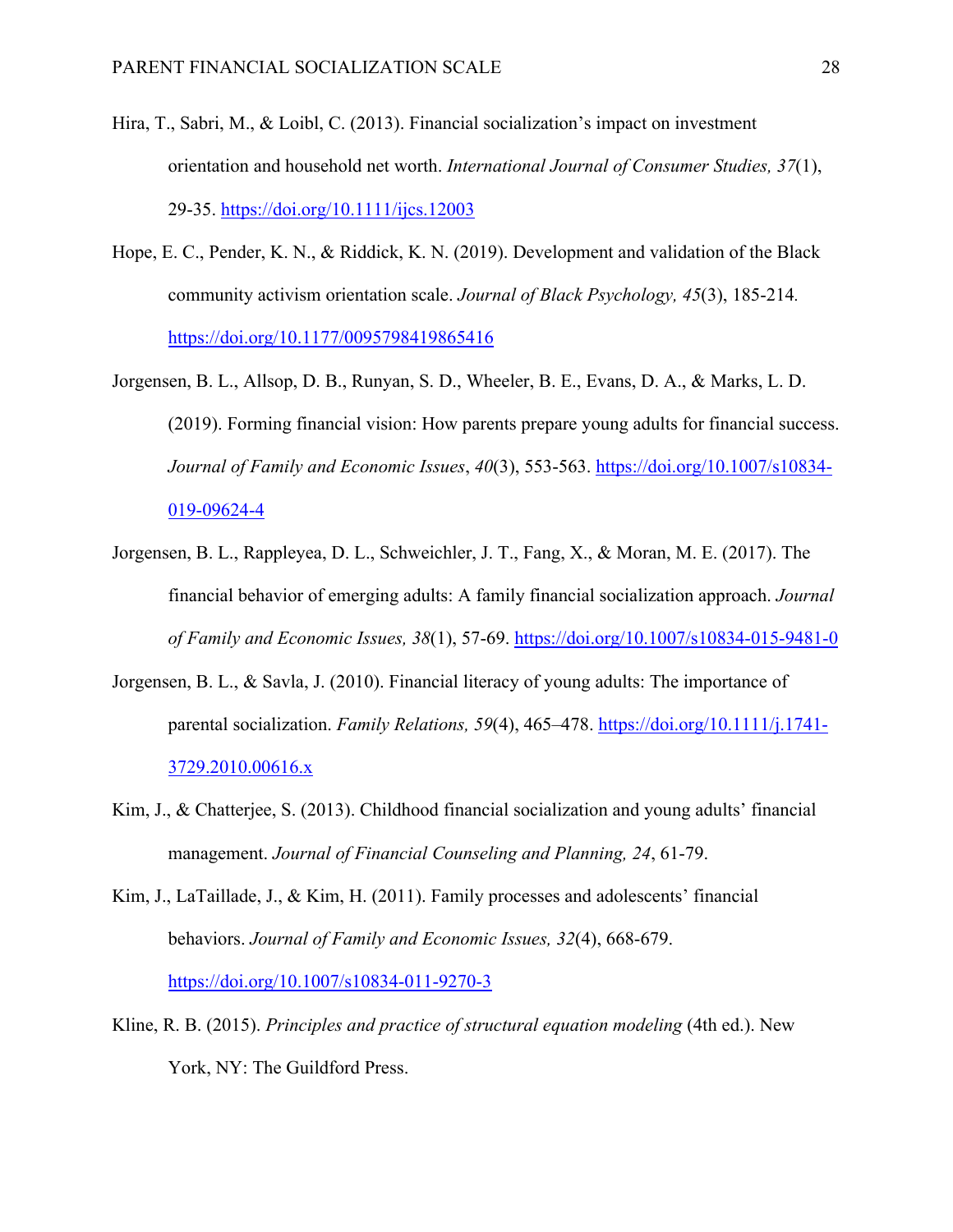- Landis, J. R., & Koch, G. G. (1977). The measurement of observer agreement for categorical data. *Biometrics, 33*(1), 159–174.<https://doi.org/10.2307/2529310>
- Larsen Gibby, A. L., Pettit, L., Hill, E. J., Yorgason, J., & Holmes, E. K. (2021). Implicit and explicit childhood financial socialization: Protective factors for marital financial disagreements. *Journal of Family and Economic Issues*, *42*(2), 225-236. <https://doi.org/10.1007/s10834-020-09695-8>
- LeBaron, A. B. (2019). The socialization of financial giving: A multigenerational exploration. *Journal of Family and Economic Issues, 40*(4), 633-646*.* [https://doi.org/10.1007/s10834-](https://doi.org/10.1007/s10834-019-09629-z) [019-09629-z](https://doi.org/10.1007/s10834-019-09629-z)
- LeBaron, A. B., Hill, E. J., Rosa, C. M., & Marks, L. D. (2018a). Whats and hows of family financial socialization: Retrospective reports of Millennials and their parents and grandparents. *Family Relations, 67*(4), 497-509.<https://doi.org/10.1111/fare.12335>
- LeBaron, A. B., Hill, E. J., Rosa, C. M., Spencer, T. J., Marks, L. D., & Powell, J. T. (2018b). I wish: Multi-generational regrets and reflections on teaching children about money. *Journal of Family and Economic Issues, 39*(2), 220-232. [https://doi.org/10.1007/s10834-](https://doi.org/10.1007/s10834-017-9556-1) [017-9556-1](https://doi.org/10.1007/s10834-017-9556-1)
- LeBaron, A. B., Holmes, E. K., Jorgensen, B. L., & Bean, R. A. (2020a). Parental financial education during childhood and financial behaviors of emerging adults. *Journal of Financial Counseling and Planning.* <https://doi.org/10.1891/JFCP-18-00021>
- LeBaron, A. B., & Kelley, H. H. (2021). Financial socialization: A decade in review. *Journal of Family and Economic Issues, 42*(S1), 195–206. [https://doi.org/10.1007/s10834-020-](https://doi.org/10.1007/s10834-020-09736-2) [09736-2](https://doi.org/10.1007/s10834-020-09736-2)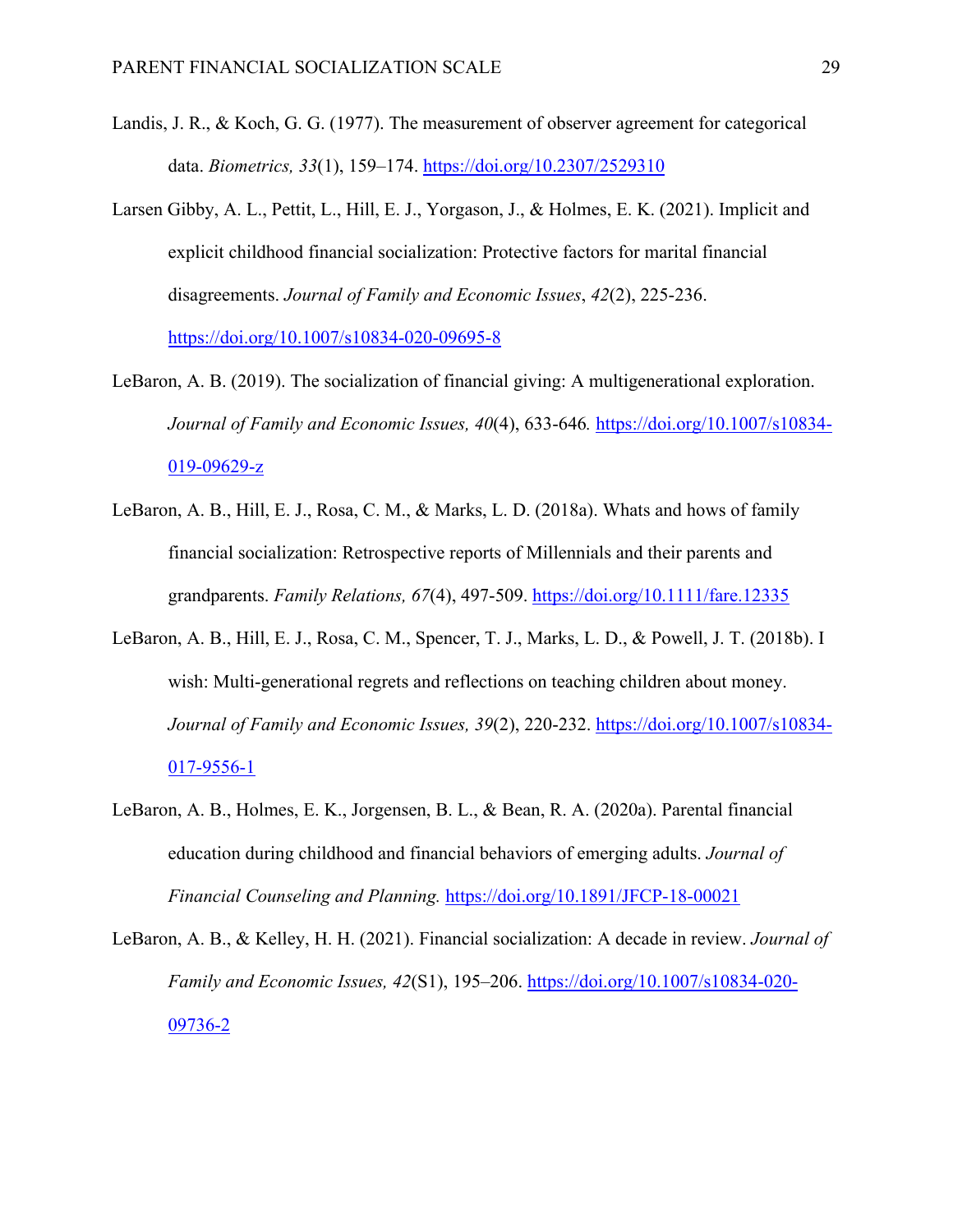- LeBaron, A. B., Marks, L. D., Rosa, C. M., & Hill, E. J. (2020b). Can we talk about money? Financial socialization through parent-child financial discussion. *Emerging Adulthood, 8*(6), 453-463*.* <https://doi.org/10.1177/2167696820902673>
- LeBaron, A. B., Rosa, C. M., Mork, L. A., Hill, E. J., & Marks, L. D. (2018c). Teaching children about money: Prospective parenting ideas from undergraduate students. *Journal of Financial Counseling and Planning, 29*(2), 259-271. [https://doi.org/10.1891/1052-](https://doi.org/10.1891/1052-3073.29.2.259) [3073.29.2.259](https://doi.org/10.1891/1052-3073.29.2.259)
- LeBaron, A. B., Runyan, S. Jorgensen, B. L., Marks, L. D., Li, X., & Hill, E. J. (2019). Practice makes perfect: Experiential learning as a method for financial socialization. *Journal of Family Issues, 40*(4), 435-463.<https://doi.org/10.1177/0192513X18812917>
- LeMoyne, T., & Buchanan, T. (2011). Does "hovering" matter? Helicopter parenting and its effect on well-being. *Sociological Spectrum*, *31*(4), 399-418.

<https://doi.org/10.1080/02732173.2011.574038>

Levine, T. R. (2005). Confirmatory factor analysis and scale validation in communication research. *Communication Research Reports*, *22*(4), 335-338.

<https://doi.org/10.1080/00036810500317730>

- Little, T. D. (2013). *Longitudinal structural equation modeling*. Guilford Press.
- Loderup, C. L., Timmons, J. E., Kimball, E. R., Hill, E. J., Marks, L. D., & LeBaron, A. B. (2021). How do parents teach their children about work? A qualitative exploration of household chores, employment, and entrepreneurial experiences. *Journal of Family and Economic Issues, 42*(1), 73–89.<https://doi.org/10.1007/s10834-020-09709-5>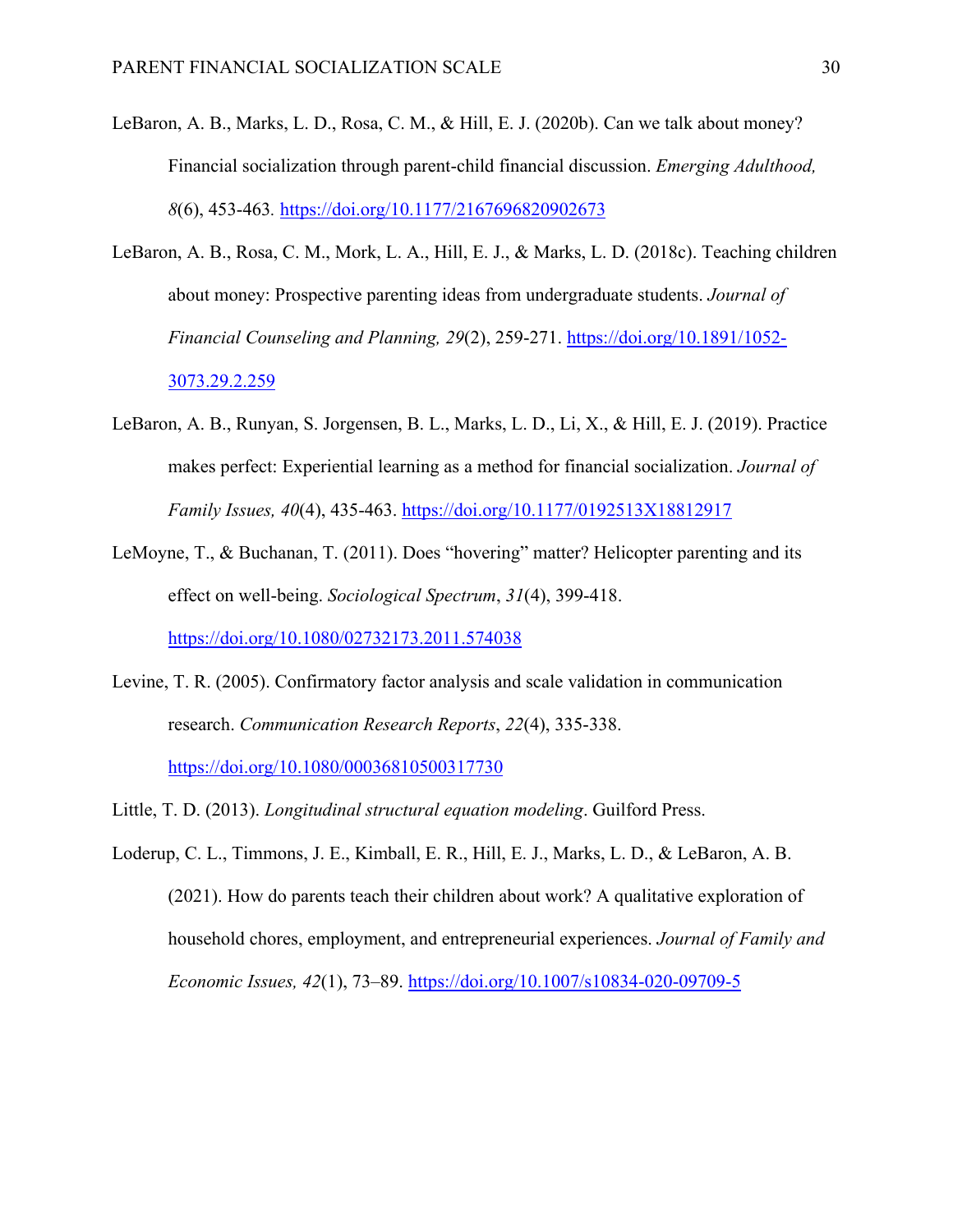- Luhr, S. (2018). How social class shapes adolescent financial socialization: Understanding difference in the transition to adulthood. *Journal of Family and Economic Issues, 39*(3), 457-473. <https://doi.org/10.1007/s10834-018-9573-8>
- Mangen, D. J., Bengtson, V. L., & Landry, P. H., Jr. (Eds.). (1988). *Sage focus editions, Vol. 92. Measurement of intergenerational relations.* Sage Publications, Inc.
- Mansfield, E. R., & Helms, B. P. (1982). Detecting multicollinearity. *The American Statistician*, *36*(3a), 158-160.
- Marks, L. D., Rosa, C. M., LeBaron, A. B., & Hill, E. J. (2019). "It takes a village to raise a rigorous qualitative project": Studying family financial socialization using team-based qualitative methods. *SAGE Research Methods Cases*. London: SAGE. <https://doi.org/10.4135/9781526474773>
- Nguyen, H. T. (2019). Development and validation of a Women's Financial Self-Efficacy Scale. *Journal of Financial Counseling and Planning*, *30*(1), 142-154. <https://doi.org/10.1891/1052-3073.30.1.142>
- Pashler, H., & Wagenmakers, E. J. (2012). Editors' introduction to the special section on replicability in psychological science: A crisis of confidence? *Perspectives on Psychological Science*, *7*(6), 528-530.<https://doi.org/10.1177/1745691612465253>
- Qualtrics (2020). Online sample. <https://www.qualtrics.com/research-services/online-sample/>
- Rea, J. K., Danes, S. M., Serido, J., Borden, L. M., & Shim, S. (2019). "Being able to support yourself": Young adults' meaning of financial well-being through family financial socialization. *Journal of Family and Economic Issues*, *40*(2), 250-268. <https://doi.org/10.1007/s10834-018-9602-7>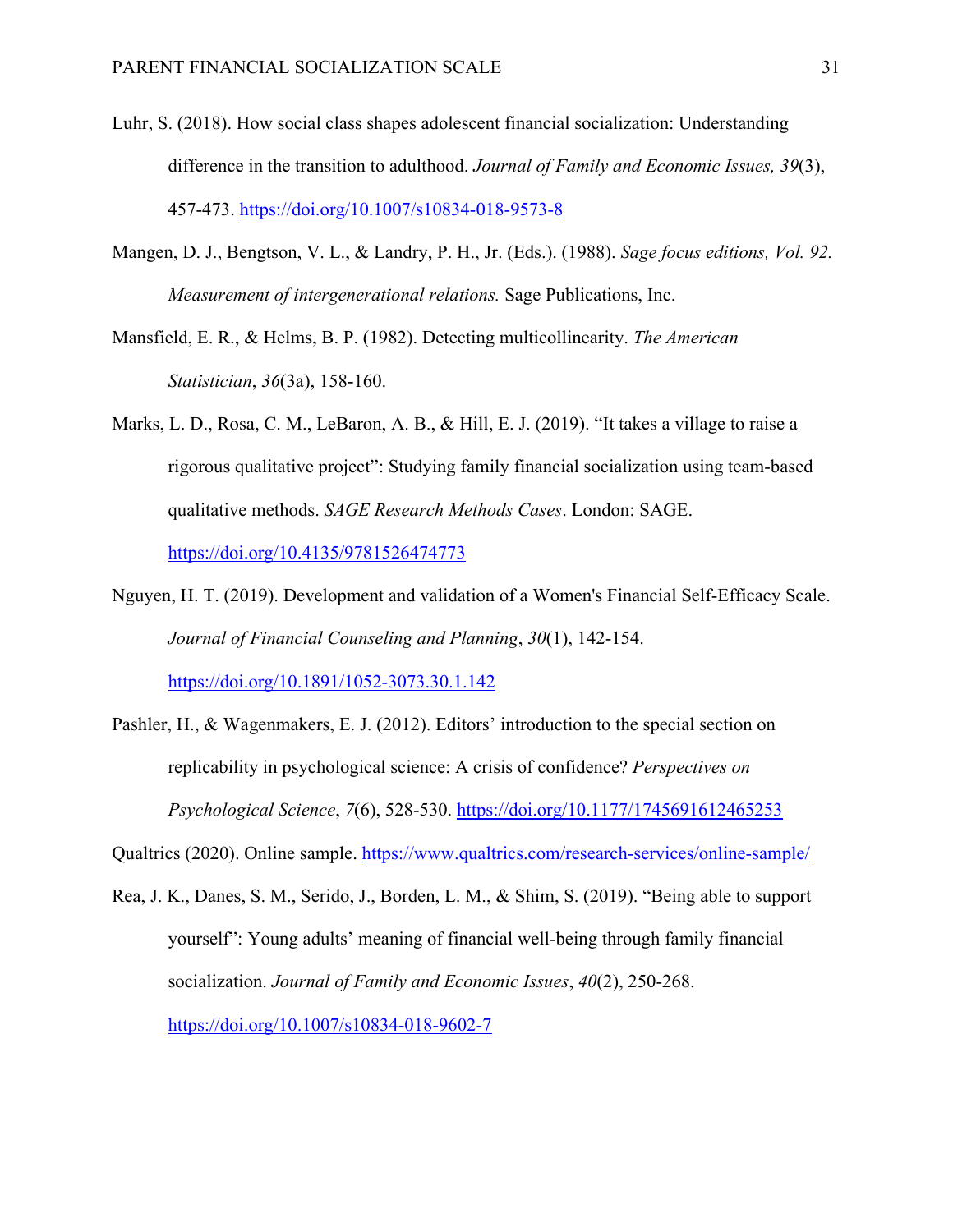- Rosa, C. M., Marks, L. D., LeBaron, A. B., & Hill, E. J. (2018). Multigenerational modeling of money management. *Journal of Financial Therapy, 9*(2), 54-74. <https://doi.org/10.4148/1944-9771.1164>
- Roy, R. N., James, A. G., & Brown, T. L. (2021). Racial/ethnic minority families. *Journal of Family and Economic Issues*, *42*(S1), 84-100. [https://doi.org/10.1007/s10834-020-09712](https://doi.org/10.1007/s10834-020-09712-w) [w](https://doi.org/10.1007/s10834-020-09712-w)
- Schinka, J. A., Velicer, W. F., & Weiner, I. R. (2012). *Handbook of psychology, vol. 2, research methods in psychology.* Hoboken, NJ: John Wiley & Sons, Inc.
- Serido, J., & Deenanath, V. (2016). Financial parenting: Promoting financial self-reliance of young consumers. In J. J. Xiao (Ed.), *Handbook of consumer finance research* (2nd ed., pp. 291–300). New York, NY: Springer Science + Business Media. https://doi.org/10.1007/978-3-319-28887-1\_24
- Serido, J., LeBaron, A. B., Li, L., Parrott, E., & Shim, S. (2020). The lengthening transition to adulthood: Financial parenting and recentering during the college-to-career transition. *Journal of Family Issues, 41*(9), 1626-1648.

<https://doi.org/10.1177%2F0192513X19894662>

- Shim, S., Barber, B. L., Card, N. A., Xiao, J. J., & Serido, J. (2010). Financial socialization of first-year college students: The roles of parents, work, and education. *Journal of Youth and Adolescence*, *39*(12), 1457–1470.<https://doi.org/10.1007/s10964-009-9432-x>
- Shim, S., Serido, J., Tang, C., & Card, N. (2015). Socialization processes and pathways to healthy financial development for emerging young adults. *Journal of Applied Developmental Psychology*, *38*, 29-38. <https://doi.org/10.1016/j.appdev.2015.01.002>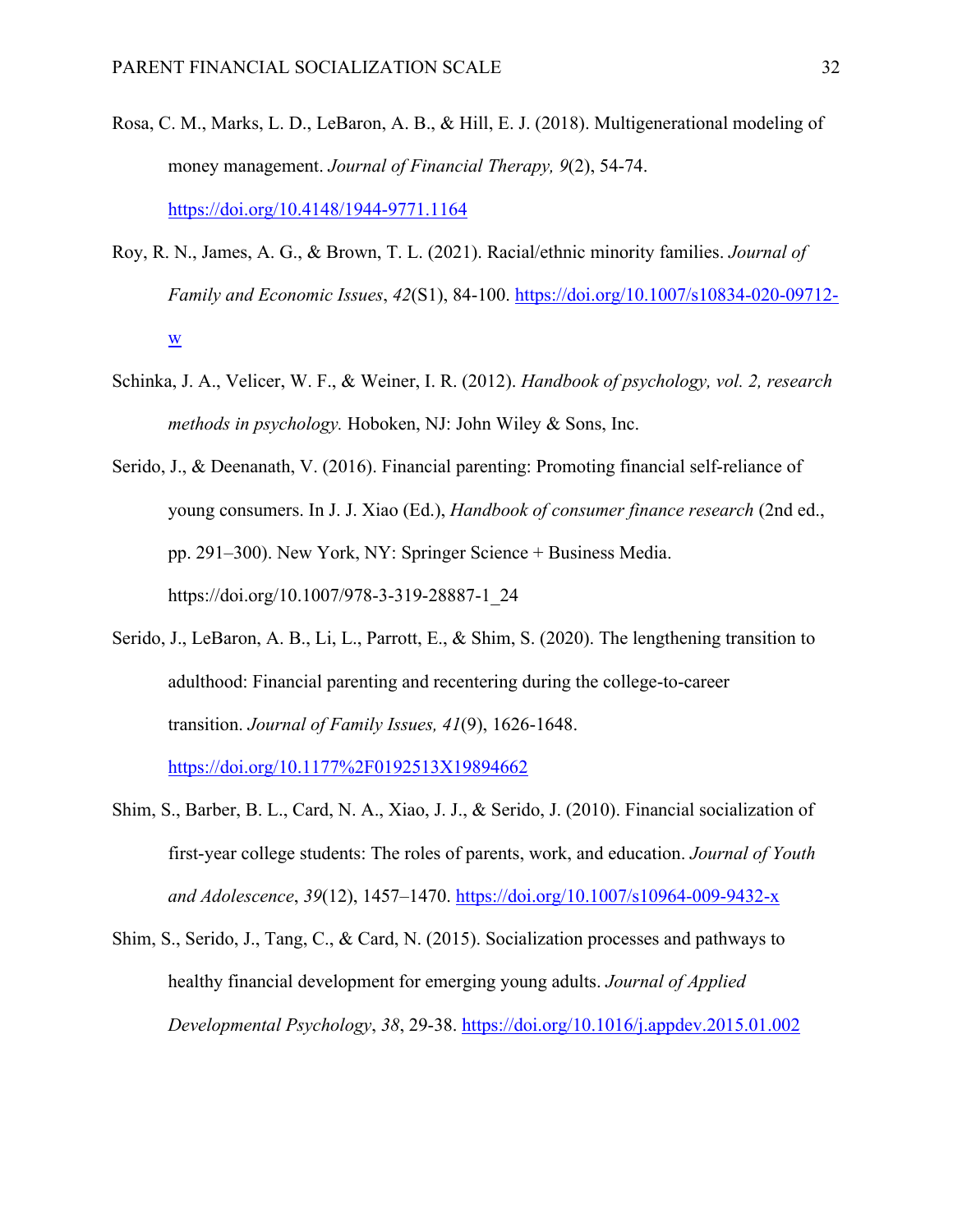Shim, S., Xiao, J. J., Barber, B. L., & Lyons, A. C. (2009). Pathways to life success: A conceptual model of financial well-being for young adults. *Journal of Applied Developmental Psychology*, *30*(6), 708-723.

<https://doi.org/10.1016/j.appdev.2009.02.003>

- Silverstein, M., Bengtson, V. L, & Lawton, L. (1997). Intergenerational solidarity and the structure of adult child-parent relationships in American families. *American Journal of Sociology, 103,* 429-460. <https://doi.org/10.1086/231213>
- Solheim, S. A., Zuiker, V. S., & Levchenko, P. (2011). Financial socialization family pathways: Reflections from college students' narratives. *Family Science Review, 16*(2), 97–112.
- Sorgente, A., & Lanz, M. (2017). Emerging adults' financial well-being: A scoping review. *Adolescent Research Review*, *2*(4), 255-292. [https://doi.org/10.1007/s40894-016-](https://doi.org/10.1007/s40894-016-0052-x) [0052-x](https://doi.org/10.1007/s40894-016-0052-x)
- Sorgente, A., & Lanz, M. (2019). The multidimensional subjective financial well-being scale for emerging adults: Development and validation studies. *International Journal of Behavioral Development*, *43*(5), 466–478.<https://doi.org/10.1177/0165025419851859>
- Swank, J. M., & Mullen, P. R. (2017). Evaluating evidence for conceptually related constructs using bivariate correlations. *Measurement and Evaluation in Counseling and Development*, *50*(4), 270-274. <https://doi.org/10.1080/07481756.2017.1339562>
- Totenhagen, C. J., Wilmarth, M. J., Serido, J., & Betancourt, A. E. (2018). Do day-to-day finances play a role in relationship satisfaction? A dyadic investigation. *Journal of Family Psychology, 32*(4), 528–537. [https://doi.org/10.1037/fam0000406](https://psycnet.apa.org/doi/10.1037/fam0000406)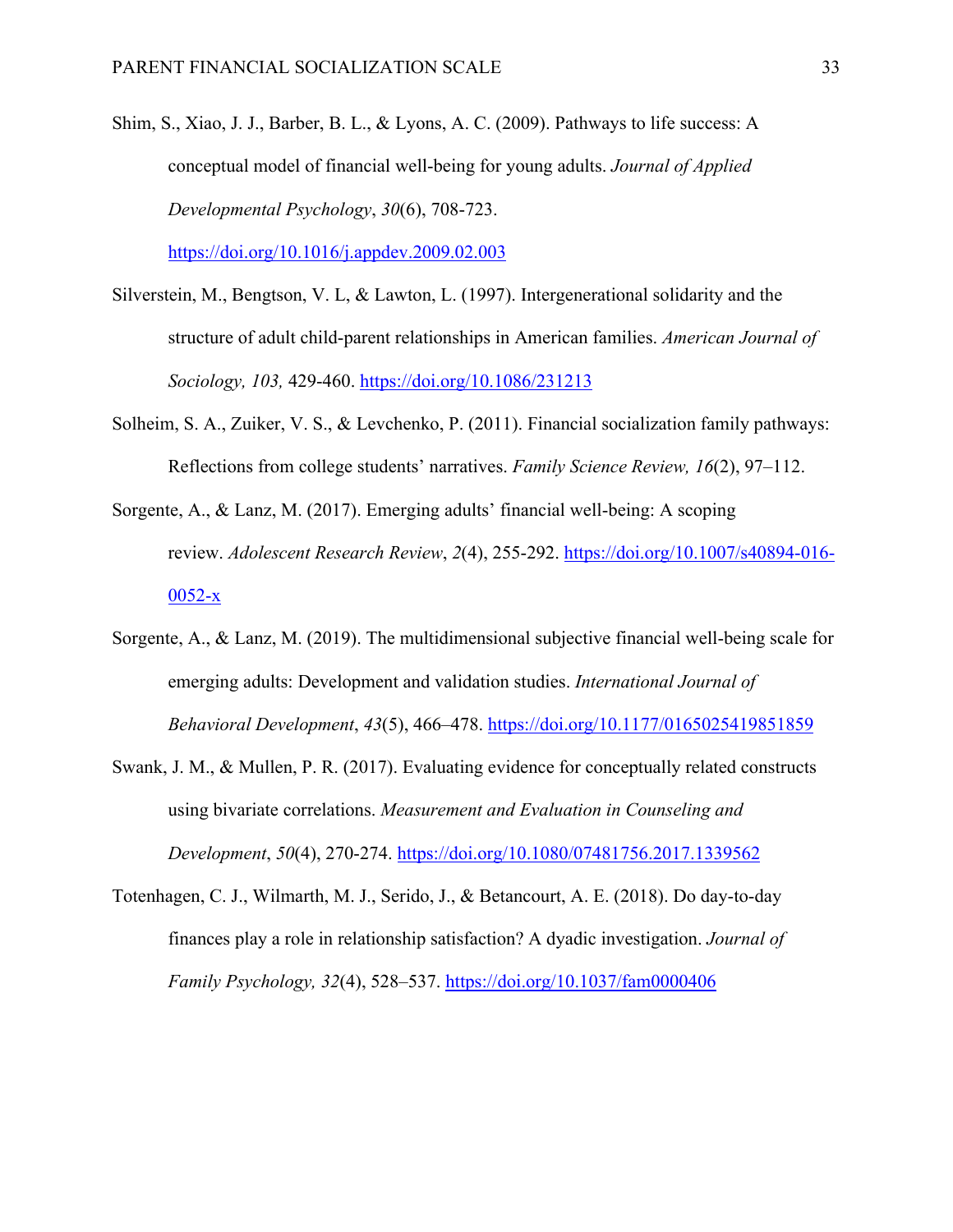- Ullah, S., & Yusheng, K. (2020). Financial socialization, childhood experiences and financial well-being: The mediating role of locus of control. *Frontiers in Psychology*, *11*, 2162. <https://doi.org/10.3389/fpsyg.2020.02162>
- Van Campenhout, G. (2015). Revaluing the role of parents as financial socialization agents in youth financial literacy programs. *Journal of Consumer Affairs*, *49*(1), 186-222. <https://doi.org/10.1111/joca.12064>
- Vosylis, R., & Erentaite, R. (2019). Linking family financial socialization with its proximal and distal outcomes: Which socialization dimensions matter most for emerging adults' financial identity, financial behaviors, and financial anxiety? *Emerging Adulthood, 8*(6), 464-475*.* <https://doi.org/10.1177/2167696819856763>
- White, K., Watkins, K., McCoy, M., Muruthi, B., & Byram, J. L. (2021). How financial socialization messages relate to financial management, optimism and stress: Variations by race. *Journal of Family and Economic Issues*, *42*(2), 237-250. <https://doi.org/10.1007/s10834-020-09704-w>
- Xiao, J. J. (2016). Consumer financial capability and wellbeing. In J. J. Xiao (Ed.), *Handbook of consumer finance research* (2nd ed., pp. 3-17). New York, NY: Springer Science + Business Media.
- Zumbo, B. D. (2005). Structural equation modeling and test validation. In Brian Everitt and David C. Howell, *Encyclopedia of Statistics in Behavioral Science*, (pp. 1951-1958). Chichester, UK: John Wiley & Sons Ltd. <https://doi.org/10.1002/0470013192.bsa654>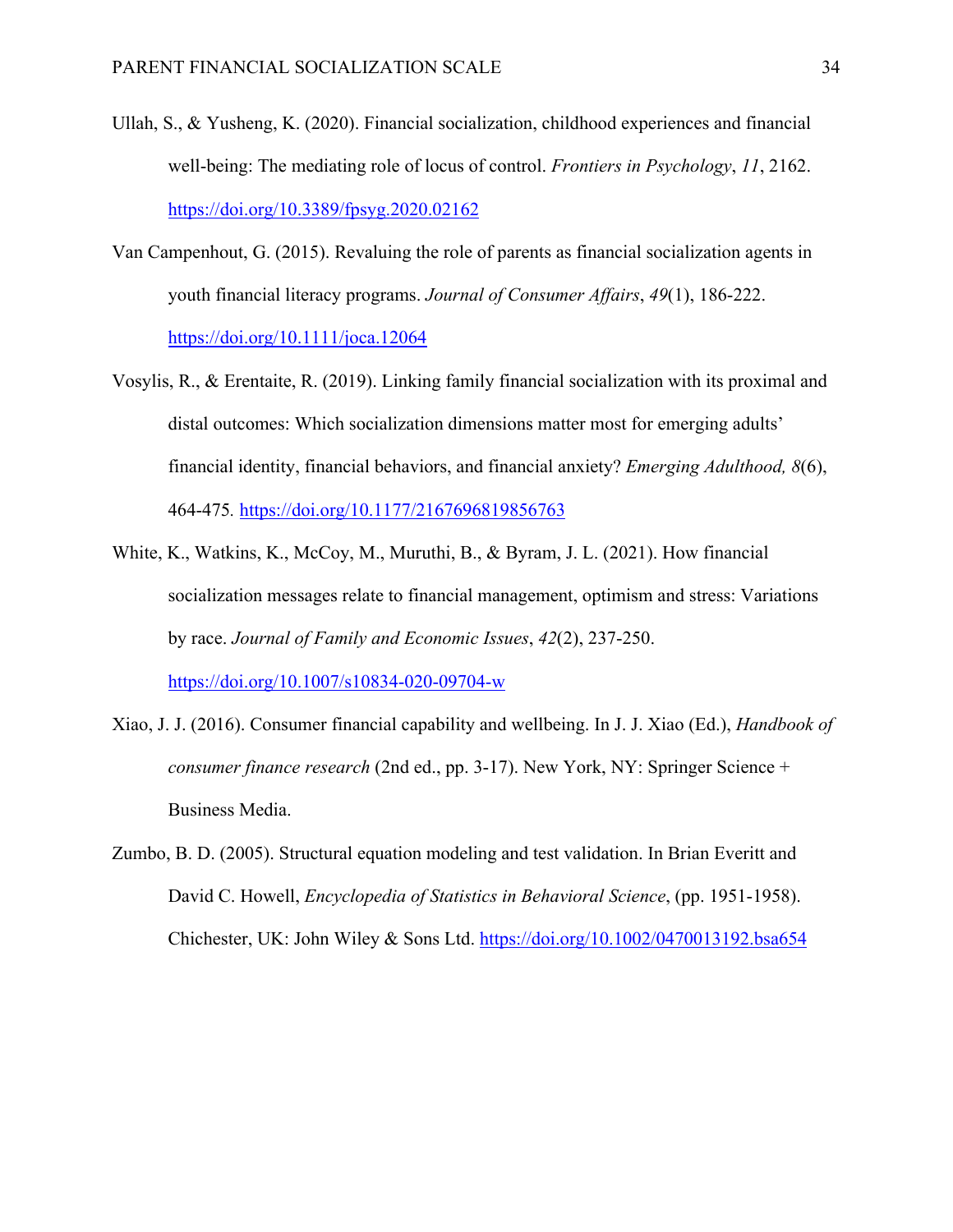# PARENT FINANCIAL SOCIALIZATION SCALE 35

# Table 1

# *Parent Financial Socialization Scale – Final Version*

# **Parent Financial Modeling Scale**

Growing up, I learned how to manage money by observing how my parents managed money.

While I was growing up, my parents were good examples of how to manage money.

When it came to managing money while I was growing up, I looked to my parents as my role models.

Growing up, I often made financial decisions based on what my parents had done in similar situations.

Growing up, I sometimes saw my parents use a budget to manage their money.

Growing up, I knew that my parents regularly tracked their expenses.

While I was growing up, my parents prioritized saving money.

While I was growing up, my parents preferred to save up for most purchases rather than go into debt.

# **Parent-Child Financial Discussion Scale**

I learned how to manage my money through conversations with my parents while I was growing up.

My parents talked with me about money while I was growing up.

While I was growing up, my parents told me about their past financial experiences.

While I was growing up, my parents were open with me about their budget (or, if they did not have a budget, were open with me about that).

My parents would teach me about money during day-to-day activities, such as at the bank, at the store, etc. while I was growing up.

While I was growing up, my parents talked to me about financial concepts when I was ready for them.

Growing up, I knew I could go to my parents when I had questions about money.

Growing up, I asked my parents questions about money.

While I was growing up, my parents would answer my questions about money.

# **Experiential Learning of Finances Scale**

My parents gave me opportunities to practice money management while I was growing up.

My parents gave me hands-on experiences with money while I was growing up.

While I was growing up, my parents encouraged me to put a certain percentage of my money away for something like savings or donations.

*Note.* All items are on a 7-point Likert scale (1: Strongly Disagree, 2: Disagree, 3: Somewhat Disagree, 4: Neither Agree nor Disagree, 5: Somewhat Agree, 6: Agree, 7: Strongly Agree). At the beginning of this section of the survey, we gave participants the following three instructions: 1) *We will ask you about your "parents." If your parents were not your primary caregiver(s) from birth to age 18, please substitute "parents" for whomever your primary caregiver(s) were as you respond.* 2) *You will be asked several questions about money management. By "money management," we mean what someone does with their money.* 3) *When we say "growing up," we want you to think about as early as you can remember until about age 18.*